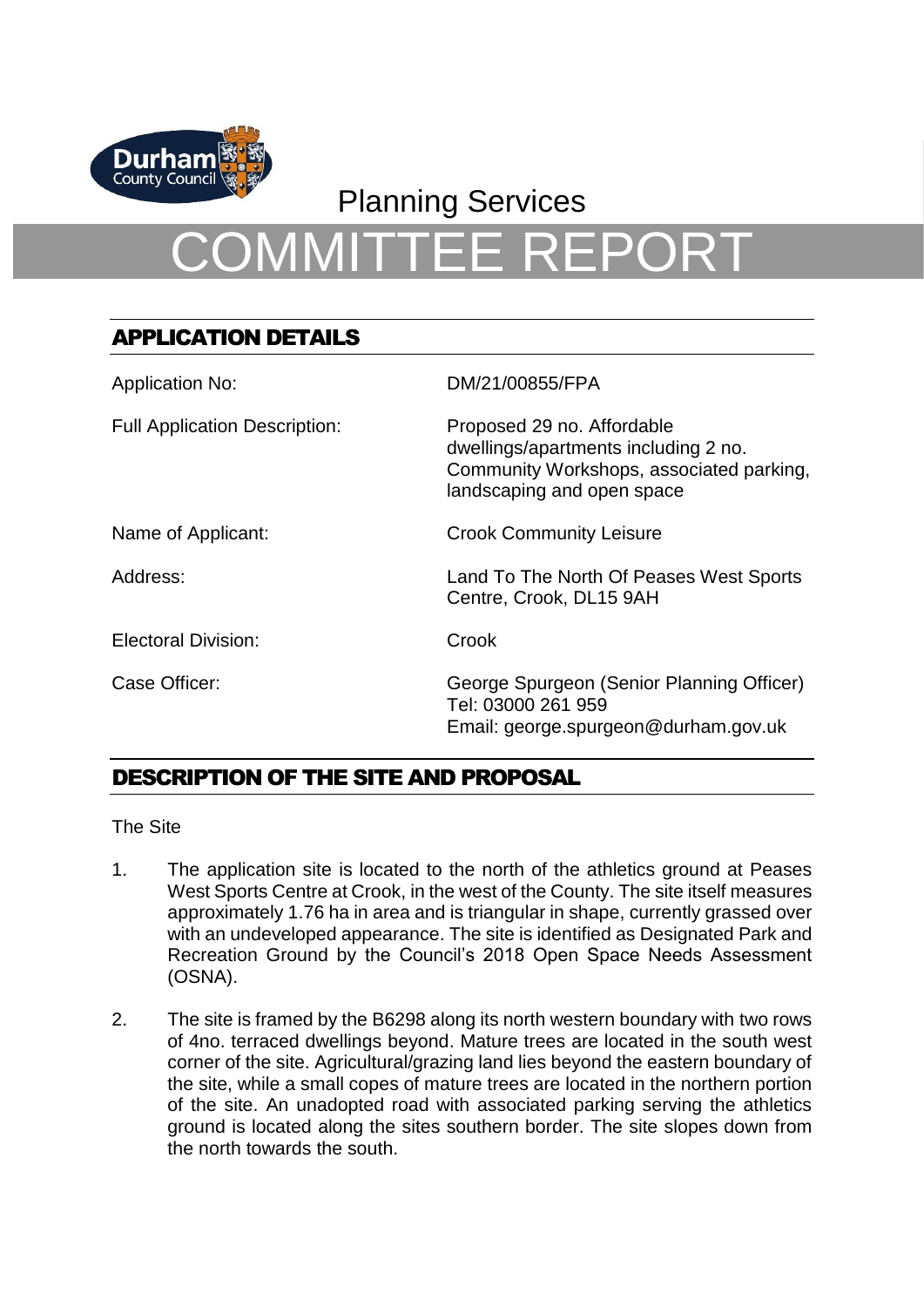#### The Proposal

- 3. The application seeks full planning permission for the erection of 29 no. affordable dwellings, as well as 2 no. Community Workshops and associated parking and landscaping.
- 4. It is proposed that the dwellings would be arranged in five terraced blocks featuring four different house types. These would comprise 10 no. 2 bed dwellings (including 2 no. apartments), 13 no. 3 bed dwellings (including 2 no. apartments), 4 no. 1 bed bungalows, and 2 no. 2 bed bungalows. The dwellings would be constructed from a limited palette of materials comprising a mix of red and buff brick, larch timber cladding, red zinc standing seam roof cladding, and cream coloured upvc windows and doors. Excluding the apartments, each dwelling would be served by its own private rear garden area and the bungalows would have shared front garden areas.
- 5. A new vehicle access is proposed off the B6298, with an internal access road looping round the three terraced rows to the south of the site which run north to south. One of the terraced rows to the northern part of the site would run north east to south west with the other running east to west. The two community workshops would each be located to the rear of the apartments comprising units 7 and 8, and 23 and 24, and their purpose is stated to be to offer the potential for social interaction and activity as well as informal space for skills learning and enterprise. Community room 1 is intended for resident led activities, with room 2 to be used as a light DIY workshop managed in tandem with Changing Step North East.
- 6. The dwellings would have their own off street parking space with passive EV charging points, with the parking for eight plots to be provided in a strip to the east of the site along with 3no. visitor parking spaces. 6no. visitor parking spaces would also be provided to the south west of the site, with a further 2 no. spaces to the south of the central area of open space. Terraced dwellings would benefit from cycle storage, with short stay cycle hoops provides at the central area of open space and the play area. The southbound bus stop to the north of the site is proposed to be relocated to the west of the site. Tarmac with red chippings would be used to demarcate the shared surfaces from the tarmac carriageway and footpaths. The existing footpath to the eastern edge of the site is proposed to be upgraded to form an official Public Right of Way (PRoW) to link into bridleways to the north of the site that run up toward Billy Row, Stanley Crook and beyond.
- 7. Boundary treatments are proposed to comprise of 1.1m high post and wire fencing to divide gardens and 1.8m high close boarded timber fencing to external plot boundaries. 400mm high brick walls are proposed to divide private driveways with space to store bins in the front or rear garden areas.
- 8. The majority of the trees on site would be retained, but 3no. trees (2no. rated category B and 1no. category C) would need to be removed from the site to facilitate the proposals, as well as 3 sections from two tree groups to accommodate units 19, 20 and 29. An approximate 180m2 area of play space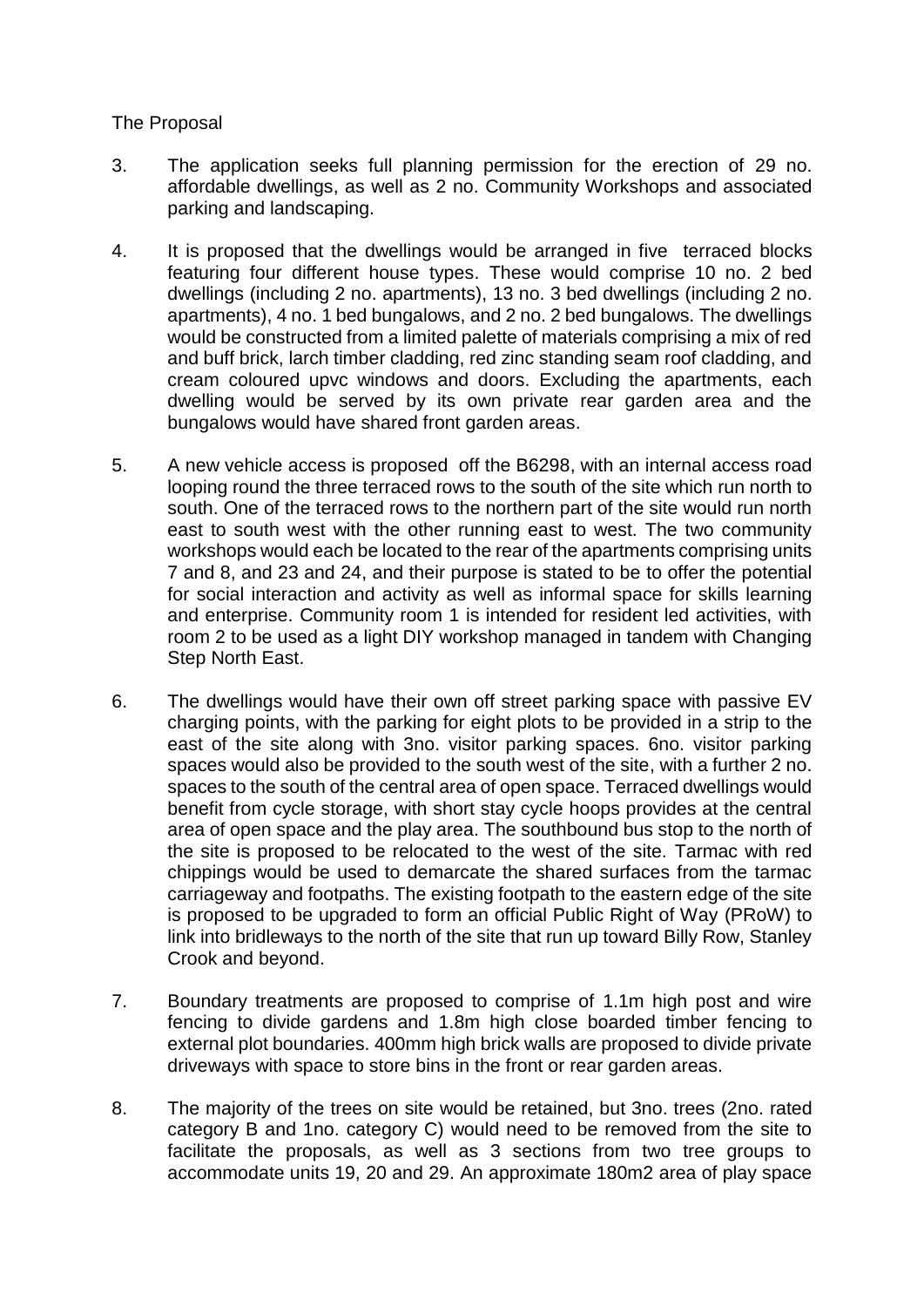is proposed to the east of the site, to be separated from the car parking spaces by 1.2m high metal railings, with seven allotment plots beyond. An underground attenuation tank would be installed to the east of the site connecting to a swale excavated to the lower southern part of the site.

9. The application is being reported to planning committee in accordance with the Council's Scheme of Delegation as it constitutes a housing development exceeding 10 dwellings. .

## PLANNING HISTORY

10. Pending application to the south of the site: DM/21/00891/OUT – Extension to leisure facility including swimming pool and upgrade of pitch to 3G, associated car parking and landscaping (OUTLINE ALL MATTERS RESERVED)

## PLANNING POLICY

#### **National Policy**

- 11. A revised National Planning Policy Framework (NPPF) was published in July 2018 (with updates since). The overriding message continues to be that new development that is sustainable should go ahead without delay. It defines the role of planning in achieving sustainable development under three overarching objectives – economic, social and environmental, which are interdependent and need to be pursued in mutually supportive ways.
- 12. NPPF Part 2 Achieving Sustainable Development The purpose of the planning system is to contribute to the achievement of sustainable development and therefore at the heart of the NPPF is a presumption in favour of sustainable development. It defines the role of planning in achieving sustainable development under three overarching objectives - economic, social and environmental, which are interdependent and need to be pursued in mutually supportive ways. The application of the presumption in favour of sustainable development for plan-making and decision-taking is outlined.
- 13. NPPF Part 4 Decision-making Local planning authorities should approach decisions on proposed development in a positive and creative way. They should use the full range of planning tools available, including brownfield registers and permission in principle, and work proactively with applicants to secure developments that will improve the economic, social and environmental conditions of the area. Decision-makers at every level should seek to approve applications for sustainable development where possible.
- 14. NPPF Part 5 Delivering a Sufficient Supply of Homes To support the Government's objective of significantly boosting the supply of homes, it is important that a sufficient amount and variety of land can come forward where it is needed, that the needs of groups with specific housing requirements are addressed and that land with permission is developed without unnecessary delay.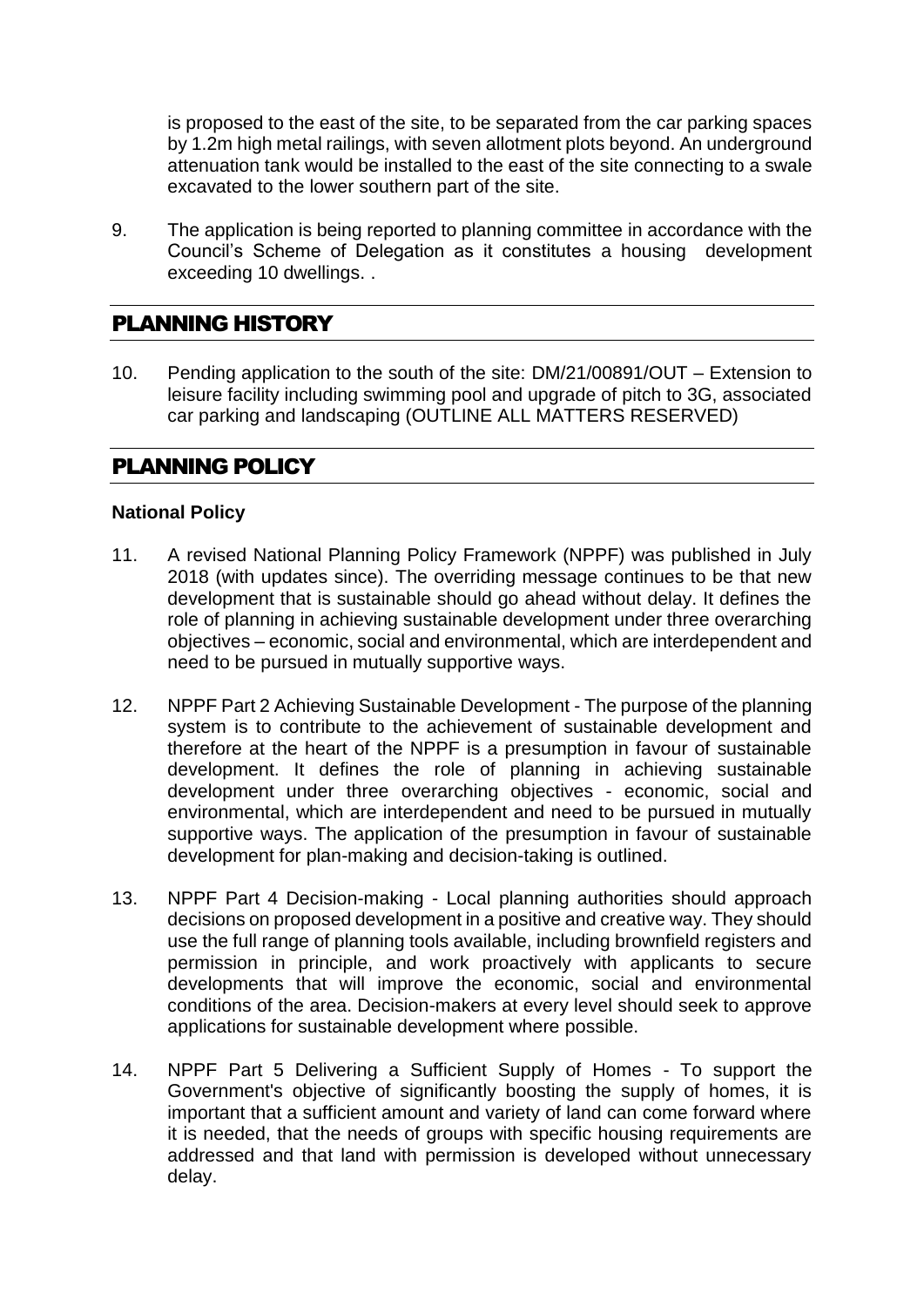- 15. NPPF Part 6 Building a Strong, Competitive Economy The Government is committed to securing economic growth in order to create jobs and prosperity, building on the country's inherent strengths, and to meeting the twin challenges of global competition and a low carbon future.
- 16. NPPF Part 8 Promoting Healthy and Safe Communities The planning system can play an important role in facilitating social interaction and creating healthy, inclusive communities. Developments should be safe and accessible; Local Planning Authorities should plan positively for the provision and use of shared space and community facilities. An integrated approach to considering the location of housing, economic uses and services should be adopted.
- 17. NPPF Part 9 Promoting Sustainable Transport Encouragement should be given to solutions which support reductions in greenhouse gas emissions and reduce congestion. Developments that generate significant movement should be located where the need to travel will be minimised and the use of sustainable transport modes maximised.
- 18. NPPF Part 12 Achieving Well-Designed Places The Government attaches great importance to the design of the built environment, with good design a key aspect of sustainable development, indivisible from good planning.
- 19. NPPF Part 14 Meeting the Challenge of Climate Change, Flooding and Coastal Change - The planning system should support the transition to a low carbon future in a changing climate, taking full account of flood risk and coastal change. It should help to: shape places in ways that contribute to radical reductions in greenhouse gas emissions, minimise vulnerability and improve resilience; encourage the reuse of existing resources, including the conversion of existing buildings; and support renewable and low carbon energy and associated infrastructure.
- 20. NPPF Part 15 Conserving and Enhancing the Natural Environment Conserving and enhancing the natural environment. The Planning System should contribute to and enhance the natural and local environment by protecting and enhancing valued landscapes, geological conservation interests, recognising the wider benefits of ecosystems, minimising the impacts on biodiversity, preventing both new and existing development from contributing to or being put at unacceptable risk from Page 73 pollution and land stability and remediating contaminated or other degraded land where appropriate.

<https://www.gov.uk/guidance/national-planning-policy-framework>

#### **National Planning Practice Guidance:**

21. The Government has consolidated a number of planning practice guidance notes, circulars and other guidance documents into a single Planning Practice Guidance Suite. This document provides planning guidance on a wide range of matters. Of particular relevance to this application is the practice guidance with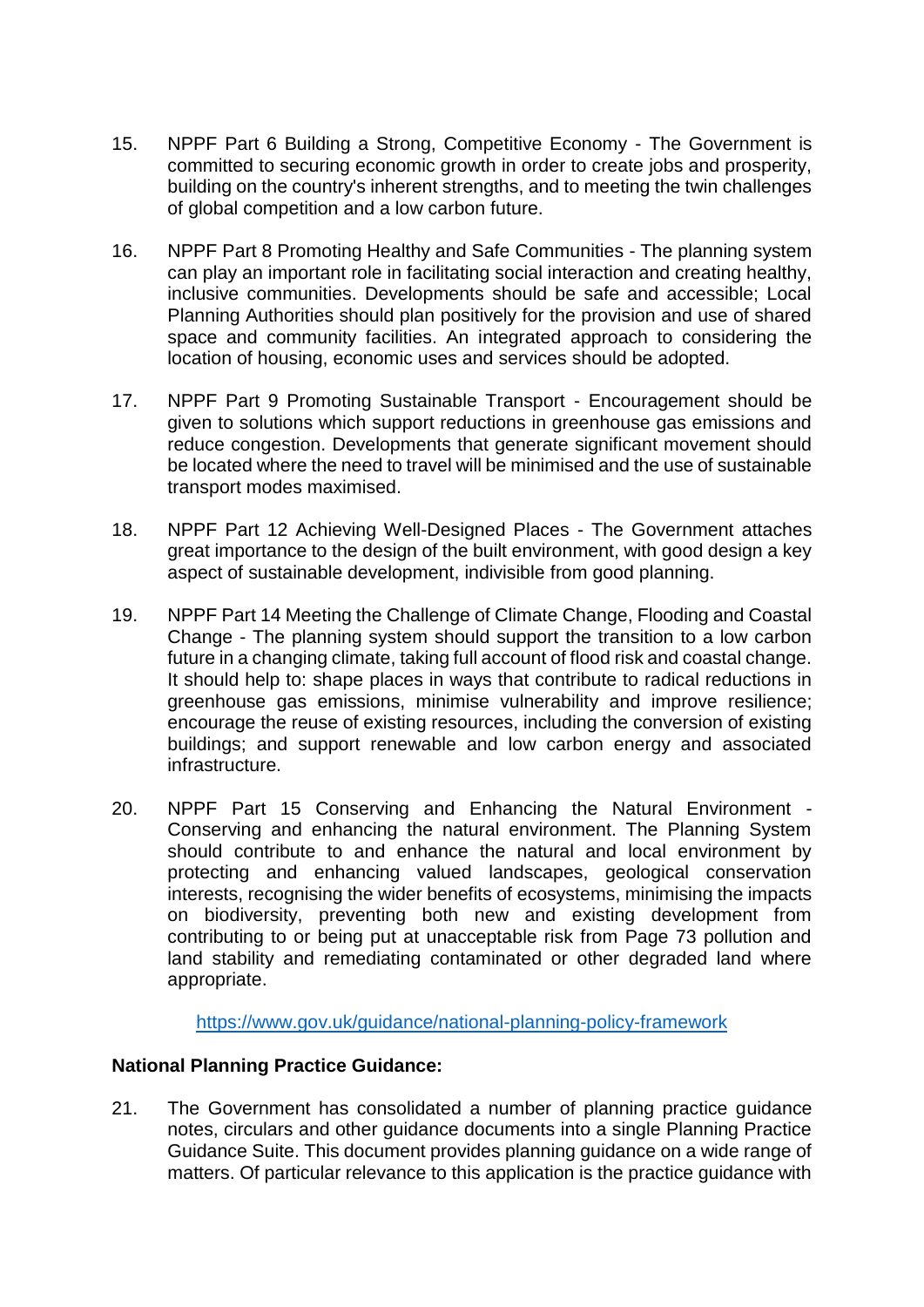regards to; air quality; historic environment; design process and tools; determining a planning application; flood risk; healthy and safe communities; land affected by contamination; housing and economic development needs assessments; housing and economic land availability assessment; light pollution; natural environment; noise; public rights of way and local green space; planning obligations; use of planning conditions; and; water supply, wastewater and water quality.

<https://www.gov.uk/government/collections/planning-practice-guidance>

## **Local Plan Policy:**

The County Durham Plan (CDP)

- 22. *Policy 1 (Quantity of Development*) outlines the levels of employment land and housing delivery considered to be required across the plan period.
- 23. *Policy 6 (Development on Unallocated Sites)* states the development on sites not allocated in the Plan or Neighbourhood Plan, but which are either within the built-up area or outside the built up area but well related to a settlement will be permitted provided it: is compatible with use on adjacent land; does not result in coalescence with neighbouring settlements; does not result in loss of land of recreational, ecological, or heritage value; is appropriate in scale, design etc to character of the settlement; it is not prejudicial to highway safety; provides access to sustainable modes of transport; retains the settlement's valued facilities; considers climate change implications; makes use of previously developed land and reflects priorities for urban regeneration.
- 24. *Policy 10 (Development in the Countryside)* states that development will not be permitted unless allowed for by specific policies in the Plan or Neighbourhood Plan or unless it relates to exceptions for development necessary to support economic development, infrastructure development or development of existing buildings. The policy further sets out 9 General Design Principles for all development in the Countryside.
- 25. *Policy 11 (Rural Housing and Employment Exception Sites)* states that new housing development contrary to Policy 6 and Policy 10 will be permitted where it is well related to a settlement, there is an identified need for affordable housing, market housing is only provided where it is essential to support the viable delivery of affordable housing, and that the affordable housing will be made available to local people in need.
- 26. *Policy 15 (Addressing Housing Need)* establishes the requirements for developments to provide on-site affordable housing, the circumstances when off-site affordable housing would be acceptable, the tenure mix of affordable housing, the requirements of developments to meet the needs of older people and people with disabilities and the circumstances in which the specialist housing will be supported.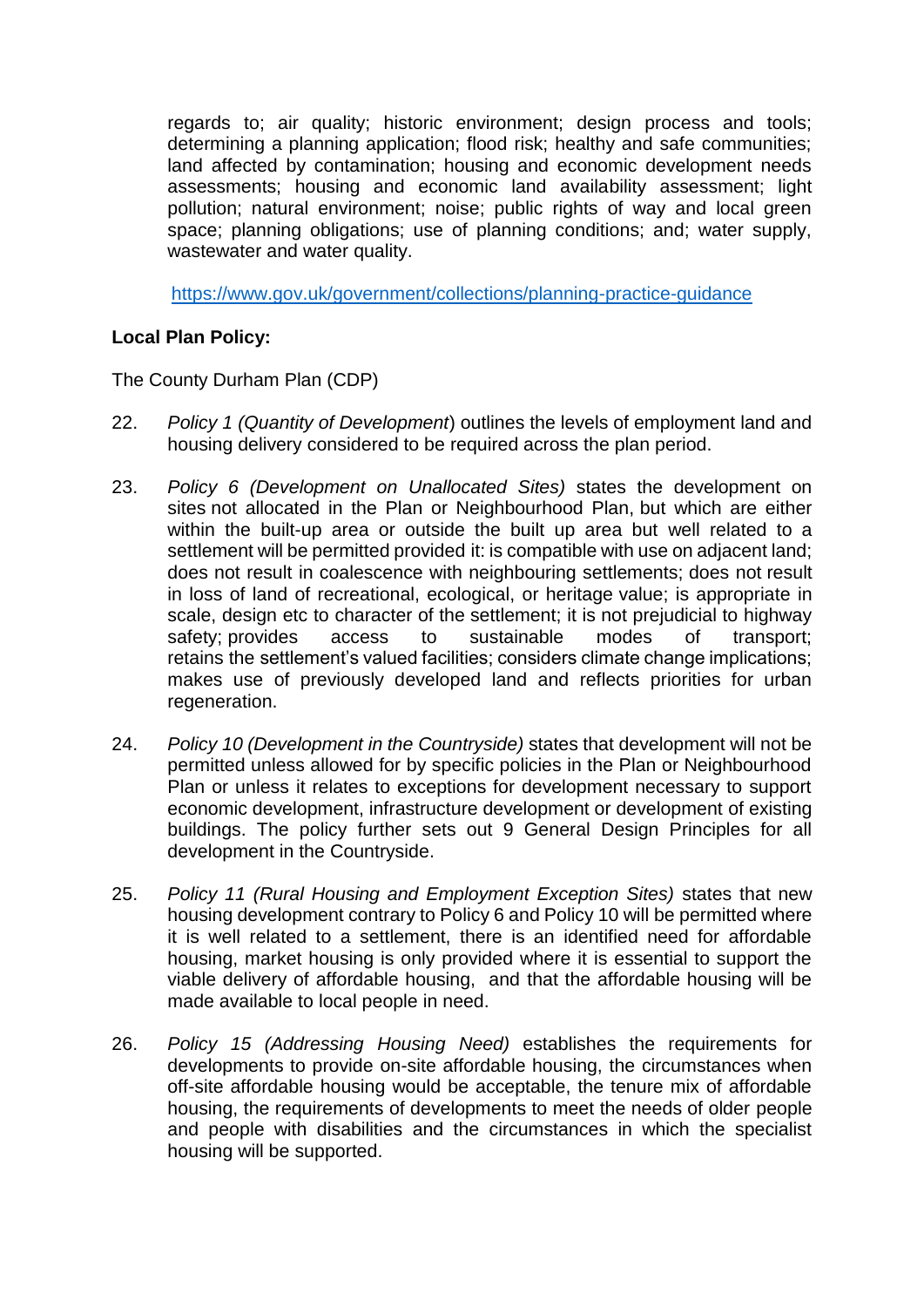- 27. *Policy 19 (Type and Mix of Housing)* advises that on new housing developments the council will seek to secure an appropriate mix of dwelling types and sizes, taking account of existing imbalances in the housing stock, site characteristics, viability, economic and market considerations and the opportunity to facilitate self build or custom build schemes.
- 28. *Policy 21 (Delivering Sustainable Transport)* requires all development to deliver sustainable transport by: delivering, accommodating and facilitating investment in sustainable modes of transport; providing appropriate, well designed, permeable and direct routes for all modes of transport; ensuring that any vehicular traffic generated by new development can be safely accommodated; creating new or improvements to existing routes and assessing potential increase in risk resulting from new development in vicinity of level crossings. Development should have regard to Parking and Accessibility Supplementary Planning Document.
- 29. *Policy 25 (Developer Contributions)* advises that any mitigation necessary to make the development acceptable in planning terms will be secured through appropriate planning conditions or planning obligations. Planning conditions will be imposed where they are necessary, relevant to planning and to the development to be permitted, enforceable, precise and reasonable in all other respects. Planning obligations must be directly related to the development and fairly and reasonably related in scale and kind to the development.
- 30. *Policy 26 (Green Infrastructure)* states that development will be expected to maintain and protect, and where appropriate improve, the County's green infrastructure network. Advice is provided on the circumstances in which existing green infrastructure may be lost to development, the requirements of new provision within development proposals and advice in regard to public rights of way.
- 31. *Policy 29 (Sustainable Design)* requires all development proposals to achieve well designed buildings and places having regard to SPD advice and sets out 18 elements for development to be considered acceptable, including: making positive contribution to areas character, identity etc.; adaptable buildings; minimising greenhouse gas emissions and use of nonrenewable resources; providing high standards of amenity and privacy; contributing to healthy neighbourhoods; and suitable landscape proposals. Provision for all new residential development to comply with Nationally Described Space Standards, subject to transition period.
- 32. Policy 29 also required major developments to appropriately consider the public realm in terms of roads, paths, open spaces, landscaping, access and connectivity, natural surveillance, suitable private and communal amenity space that is well defined, defensible and designed to the needs of its users. Also new major residential development is required to be assessed against Building for Life Supplementary Planning Document, to achieve reductions in CO2 emissions, to be built to at least 30 dwellings per hectare subject to exceptions.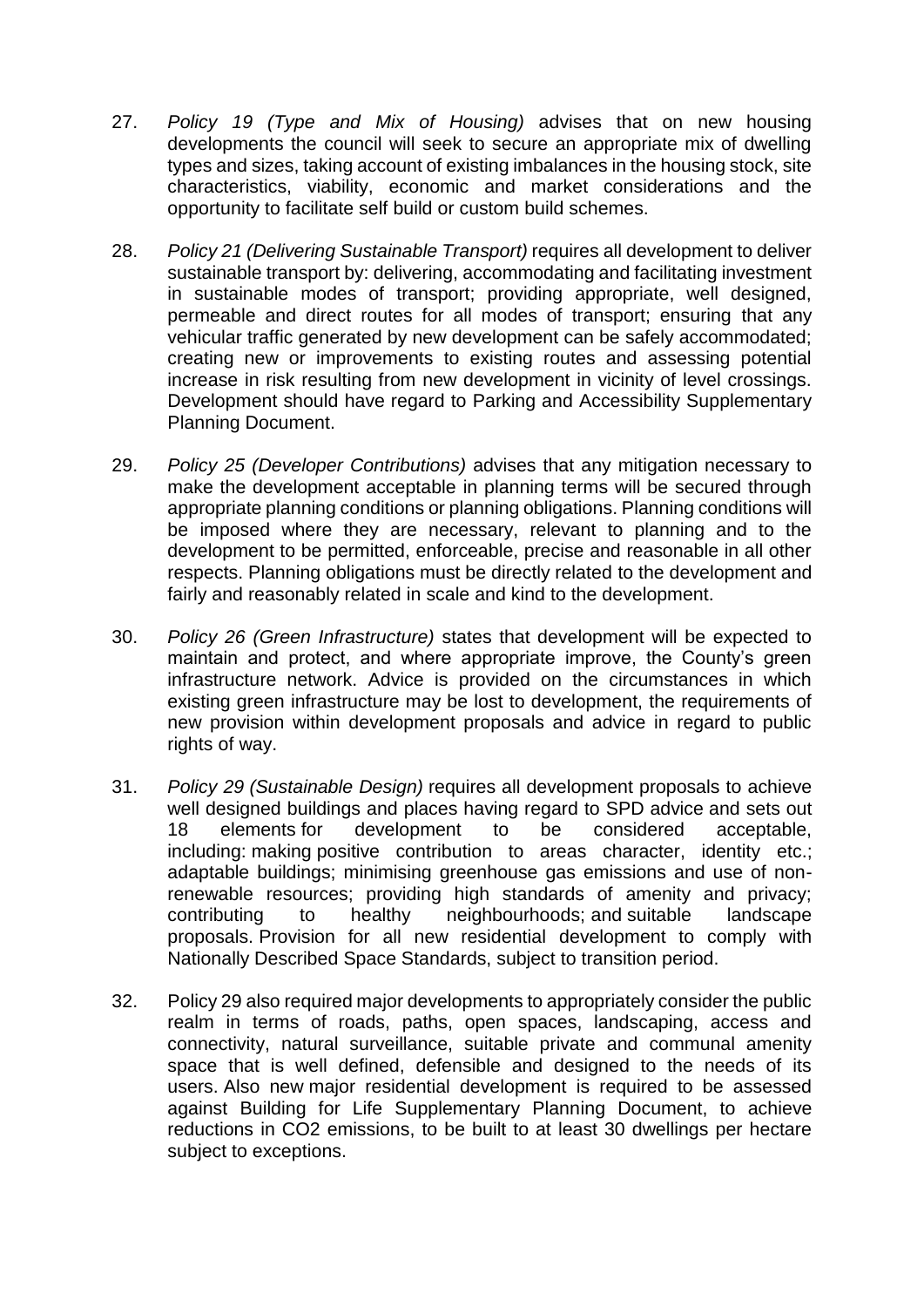- 33. *Policy 31 (Amenity and Pollution)* sets out that development will be permitted where it can be demonstrated that there will be no unacceptable impact, either individually or cumulatively, on health, living or working conditions or the natural environment and that they can be integrated effectively with any existing business and community facilities. Development will not be permitted where inappropriate odours, noise, vibration and other sources of pollution cannot be suitably mitigated against, as well as where light pollution is not suitably minimised. Permission will not be granted for sensitive land uses near to potentially polluting development. Similarly, potentially polluting development will not be permitted near sensitive uses unless the effects can be mitigated.
- 34. *Policy 32 (Despoiled, Degraded, Derelict, Contaminated and Unstable Land)* requires that where development involves such land, any necessary mitigation measures to make the site safe for local communities and the environment are undertaken prior to the construction or occupation of the proposed development and that all necessary assessments are undertaken by a suitably qualified person.
- 35. *Policy 35 (Water Management)* requires all development proposals to consider the effect of the proposed development on flood risk, both on-site and off-site, commensurate with the scale and impact of the development and taking into account the predicted impacts of climate change for the lifetime of the proposal. All new development must ensure there is no net increase in surface water runoff for the lifetime of the development. Amongst its advice, the policy advocates the use of SuDS and aims to protect the quality of water.
- 36. *Policy 36 (Water Infrastructure)* advocates a hierarchy of drainage options for the disposal of foul water. Applications involving the use of non-mains methods of drainage will not be permitted in areas where public sewerage exists. New sewage and wastewater infrastructure will be approved unless the adverse impacts outweigh the benefits of the infrastructure. Proposals seeking to mitigate flooding in appropriate locations will be permitted though flood defence infrastructure will only be permitted where it is demonstrated as being the most sustainable response to the flood threat.
- 37. *Policy 39 (Landscape)* states that proposals for new development will only be permitted where they would not cause unacceptable harm to the character, quality or distinctiveness of the landscape, or to important features or views. Proposals are expected to incorporate appropriate mitigation measures where adverse impacts occur. Development affecting Areas of Higher landscape Value will only be permitted where it conserves and enhances the special qualities, unless the benefits of the development clearly outweigh its impacts
- 38. *Policy 40 (Trees, Woodlands and Hedges)* states that proposals for new development will not be permitted that would result in the loss of, or damage to, trees, hedges or woodland of high landscape, amenity or biodiversity value unless the benefits of the scheme clearly outweigh the harm. Proposals for new development will be expected to retain existing trees and hedges or provide suitable replacement planting. The loss or deterioration of ancient woodland will require wholly exceptional reasons and appropriate compensation.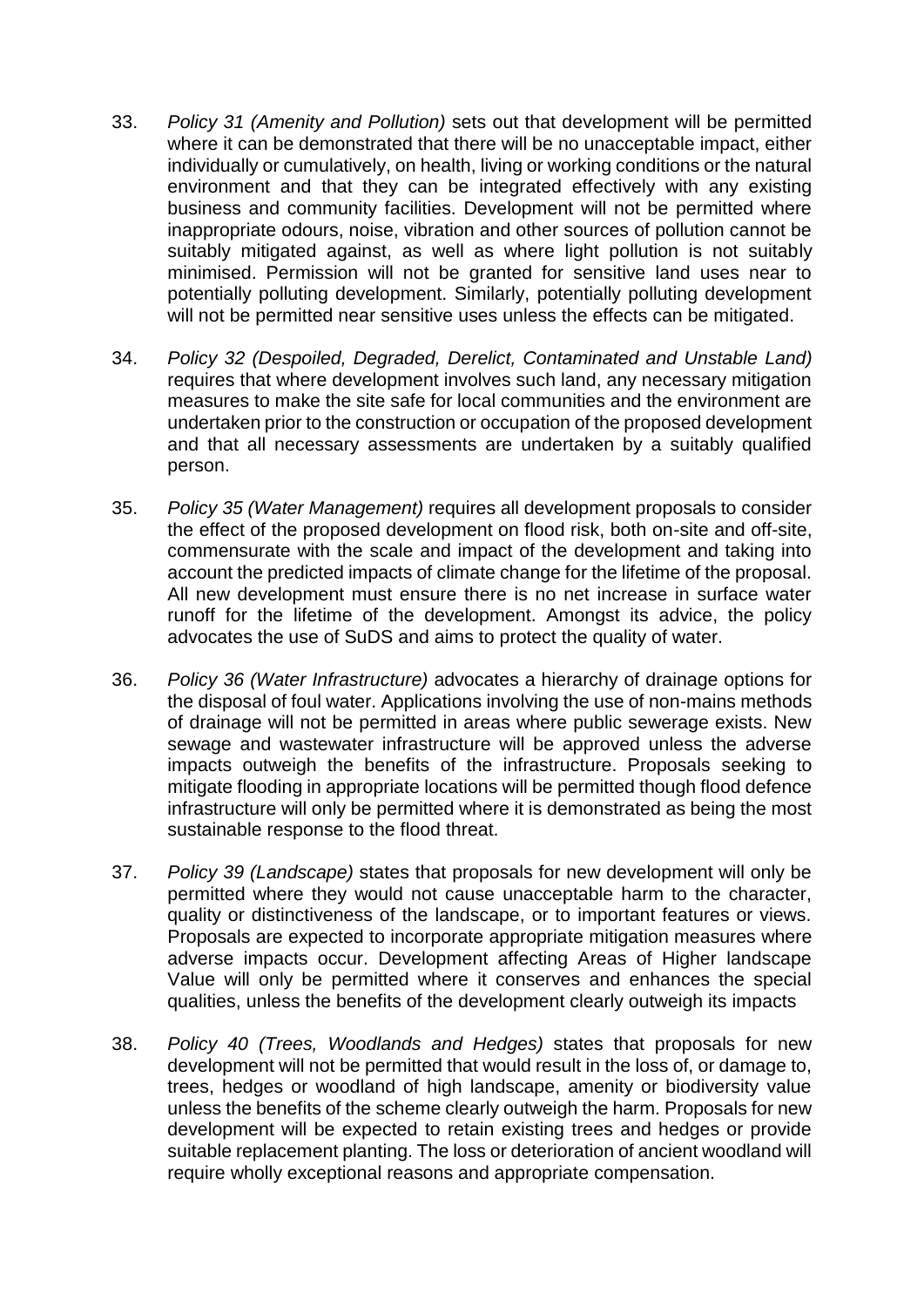- 39. *Policy 41 (Biodiversity and Geodiversity)* states that proposal for new development will not be permitted if significant harm to biodiversity or geodiversity resulting from the development cannot be avoided, or appropriately mitigated, or as a last resort, compensated for.
- 40. *Policy 43 (Protected Species and Nationally and Locally Protected Sites)* development proposals that would adversely impact upon nationally protected sites will only be permitted where the benefits clearly outweigh the impacts whilst adverse impacts upon locally designated sites will only be permitted where the benefits outweigh the adverse impacts. Appropriate mitigation or, as a last resort, compensation must be provided where adverse impacts are expected. In relation to protected species and their habitats, all development likely to have an adverse impact on the species' abilities to survive and maintain their distribution will not be permitted unless appropriate mitigation is provided or the proposal meets licensing criteria in relation to European protected species.
- 41. Residential Amenity Standards SPD (2020 Adopted version) Provides guidance on the space/amenity standards that would normally be expected where new dwellings are proposed.

#### <https://www.durham.gov.uk/cdp>

#### **Neighbourhood Plan:**

42. The application site is not located within an area where there is a Neighbourhood Plan to which regard is to be had.

## CONSULTATION AND PUBLICITY RESPONSES

#### **Statutory Consultee Responses:**

- 43. *Lead Local Flood Authority* Object to the application due to inaccuracies in the submitted information, while advising that SUDS features should be used throughout the site. A redesign of the site and drainage strategy is required
- 44. *Highways Authority* Raise concern regarding the parking distribution within the site and require amendments to the site layout to address technical highway requirements.
- 45. *The Coal Authority* Confirm that the application site lies within the defined Development High Risk Area, within an area of recorded shallow coal mining and coal seams within the northern part of the site and surrounding area. A condition requiring the completion and validation of the remediation/mitigation works identified within the Phase 2 Site Investigation Report is recommended.
- 46. *Crook Parish Council* No response received.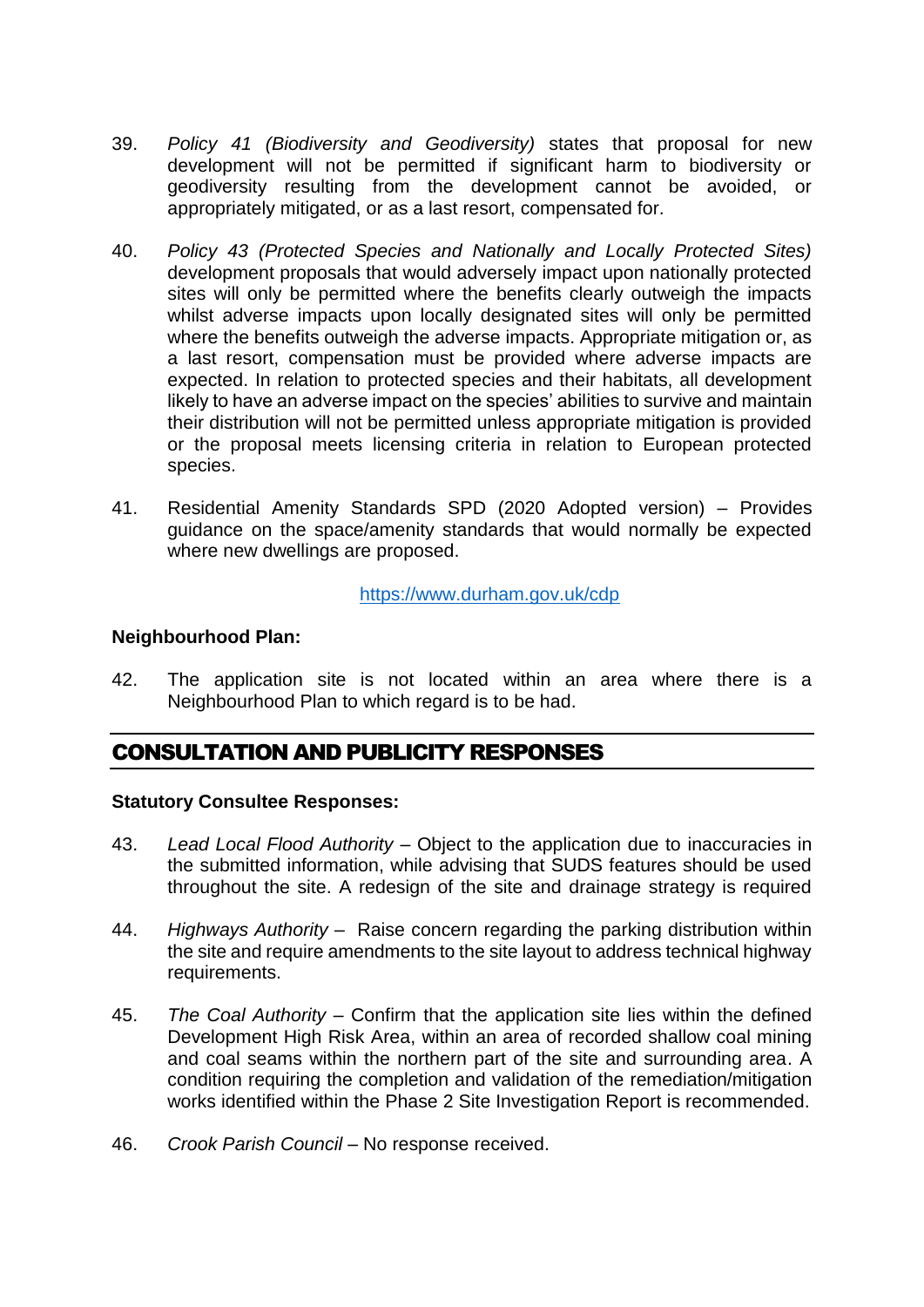#### **Non-Statutory Responses:**

- 47. *Spatial Policy* Consider that the site is physically detached from the settlement of Crook, with intervening fields and a sports ground between the site and the town centre. Advise that the proposals should be considered as a rural exceptions site against CDP Policy 11 and although the proposed tenure mix is different to what would be required under Policy 15 the additional affordable housing is welcomed. A financial contribution of £45,904.10 towards the off-site provision of open space is required with on-site provision of 957sqm also required.
- 48. *Affordable Housing Team* Advise that further information on the affordable housing products being offered would be required, specifically detail on the affordability in terms of how the scheme will be affordable and how this affordability will be maintained.
- 49. *Landscape Section* Advise that the proposed development would result in the loss of open space and the loss of some trees on site. Whilst there would be some local screening of the site by retained trees the development would extend the urban form of Crook and reduce the separation between the Northern Edge of Crook and Billy Row and that visual impacts will result from the selection of roof materials. It is also advised that the landscape scheme should be rationalised and simplified to produce a scheme more appropriate to local character.
- 50. *Ecology* Given the large amount of habitat loss that would occur as a result of the proposals, the scheme is required to be amended to enable further onsite habitat creation. An offsite location should also be put forward by the applicant and agreed prior to determination.
- 51. *Education* Financial contributions of £66,216 are required as there are insufficient secondary school places within the locality to accommodate the extra pupils generated by the development, in accordance with CDP Policy 25.
- 52. *Environmental Health Nuisance* –Offer no objections, advising a conditional approach to agree and secure the implementation of a Construction Management Plan.
- 53. *Environmental Health Air Quality* Advises that a Dust Management Plan is required as part of the Construction Management Plan. This could be secured via a suitably worded condition.
- 54. *Environmental Health Contamination* Advise that a conditional approach in relation to land contamination to secure further testing and monitoring.
- 55. *Archaeology* Advise that a condition should be imposed to ensure that all elements of the Written Scheme of Investigation are complied with.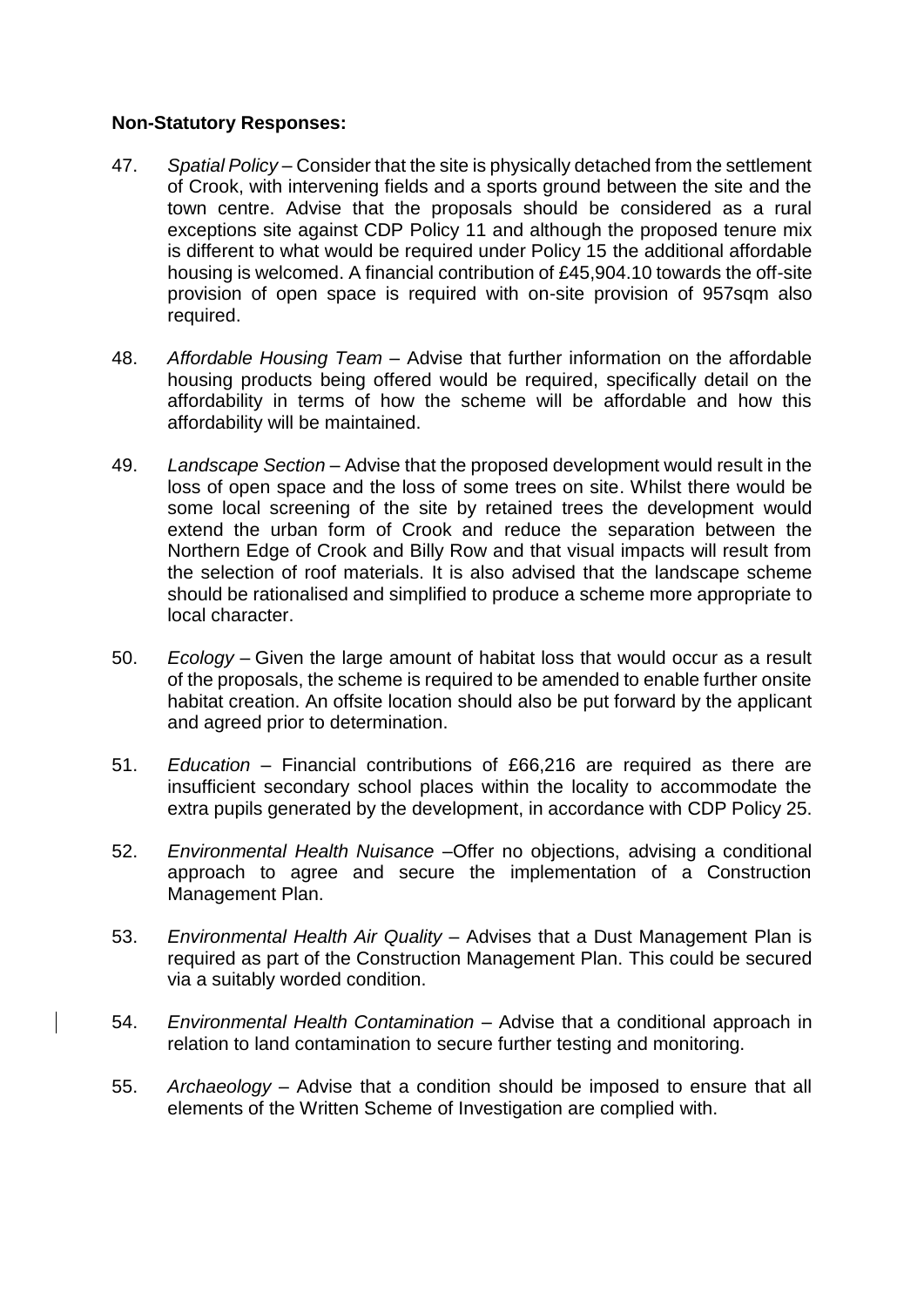- 56. *Tree Officer* Offers no objections, advising that the conclusions of the Arboricultural Impact Assessment are sound. The loss of 3 no. trees and 3 sections from two tree groups is noted.
- 57. *PRoW Section* Welcome the suggestion to improve and register the unregistered path on DCC land to the east of the site, this could be secured by condition or S106 agreement.

#### **External Consultees**

- 58. *NHS* Financial contributions of £14,070 are required to mitigate the impacts of new residents on local healthcare services in accordance with CDP Policy 25.
- 59. *Northumbrian Water Ltd* Offer no objections but request a condition to secure details of a scheme for the disposal of foul water.
- 60. *Police Architectural Liaison Officer* recommend that each communal alley way and individual gate leading from the private gardens is secured, that the communal rooms should include some form of access control to ensure legitimate use, and a 1m high hoop top rail fence with gate to the play area outer edge with a single entry/exit point for the play area to limit access.

#### **Public Responses:**

- 61. The application has been advertised by way of a site notice, press notice and individual notification letters sent to neighbouring properties.
- 62. Two letters of objection have been received raising concerns over the following issues:-
	- The distance of the site from the main residential part of Crook and the nearest supermarket with limited public transport;
	- The development has not been designed to minimise the use of carbon or maximise solar gain;
	- The level of in-curtilage car parking
	- Highway safety in terms of the proximity of the site access to a bend in the road raises highway safety concerns,
	- The urbanising of a rural setting; that noise from development would affect existing residents and noise from construction work would affect wildlife and residents.
- 63. Nine letters of support have been received citing a need for affordable and social housing in the area; supporting the aim of the housing towards veterans and the disabled; the proposed terraced dwellings considered to be appropriate for the area; supporting the idea of Crook Community Leisure working with a Housing Provider with monies generated used for the extension of the leisure **facilities**

#### **Applicants Statement:**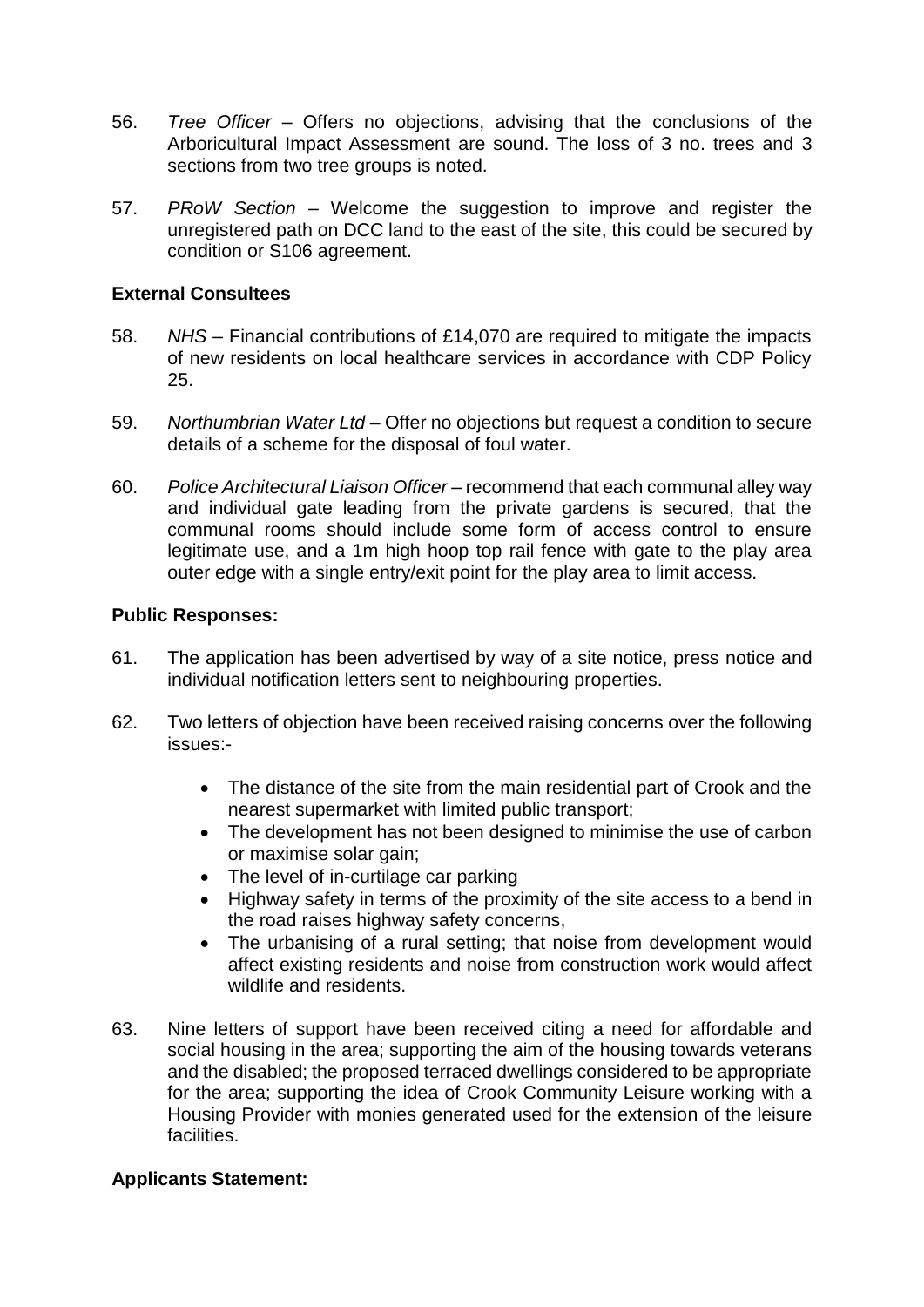- 64. Crook Community Leisure (CCL) is a company with charitable status. None of the Trustees are paid or receive expenses, all income is invested in the Charity. Many of the outside facilities are free for the community to use e.g., "get on your bike", couch to 5k, walking and running around the track.
	- The Housing needs Survey identified a need for affordable homes, particularly bungalows in the area. Veterans are particularly vulnerable and the DCC veterans team recognise this. Changing steps and the RBL have been consulted.
	- DCC identified the need for affordable homes in February 2021 https://democracy.durham.gov.uk/documents/s131891/Council%20housing% 20delivery-%20site%20selection%20v5%20GP%20final.pdf.
	- There are existing houses within 200 metres of the proposed development.
	- It is intended that the homes are all disability friendly/ compliant
	- The proposed development has access to public transport
	- The visitor parking spaces can be redistributed
	- The drainage layout can/will be resolved
	- The sale or lease of the land would be directly invested in the extension of the Sports facilities at Peases West.
	- Working with a Housing Provider increases sustainability of the whole site and uses their expertise.

## PLANNING CONSIDERATION AND ASSESSMENT

65. Having regard to the requirements of Section 38(6) of the Planning and Compulsory Purchase Act 2004 the relevant Development Plan policies, relevant guidance and all other material planning considerations, including representations received, it is considered that the main planning issues relate to the Principle of Development, Locational Sustainability, Affordable Accessible and Adaptable Housing, Open Space, Design / Layout, Landscaping and Visual Impact, Residential Amenity, Highway Safety, Flooding/Drainage, Ecology, Ground Conditions, and Sustainability.

Principle of Development

- 66. Planning law requires that applications for planning permission must be determined in accordance with the development plan unless material considerations indicate otherwise. The NPPF is a material planning consideration. The County Durham Plan (CDP) is the statutory development plan and the starting point for determining applications as set out in the Planning Act and reinforced at Paragraph 12 of the NPPF. The CDP was adopted in October 2020 and provides the policy framework for the County up until 2035 and is therefore considered up to date.
- 67. Paragraph 11c of the NPPF requires applications for development proposals that accord with an up to date development plan to be approved without delay. Paragraph 12 of the NPPF states that where a planning application conflicts with an up-to-date development plan (including any neighbourhood plans that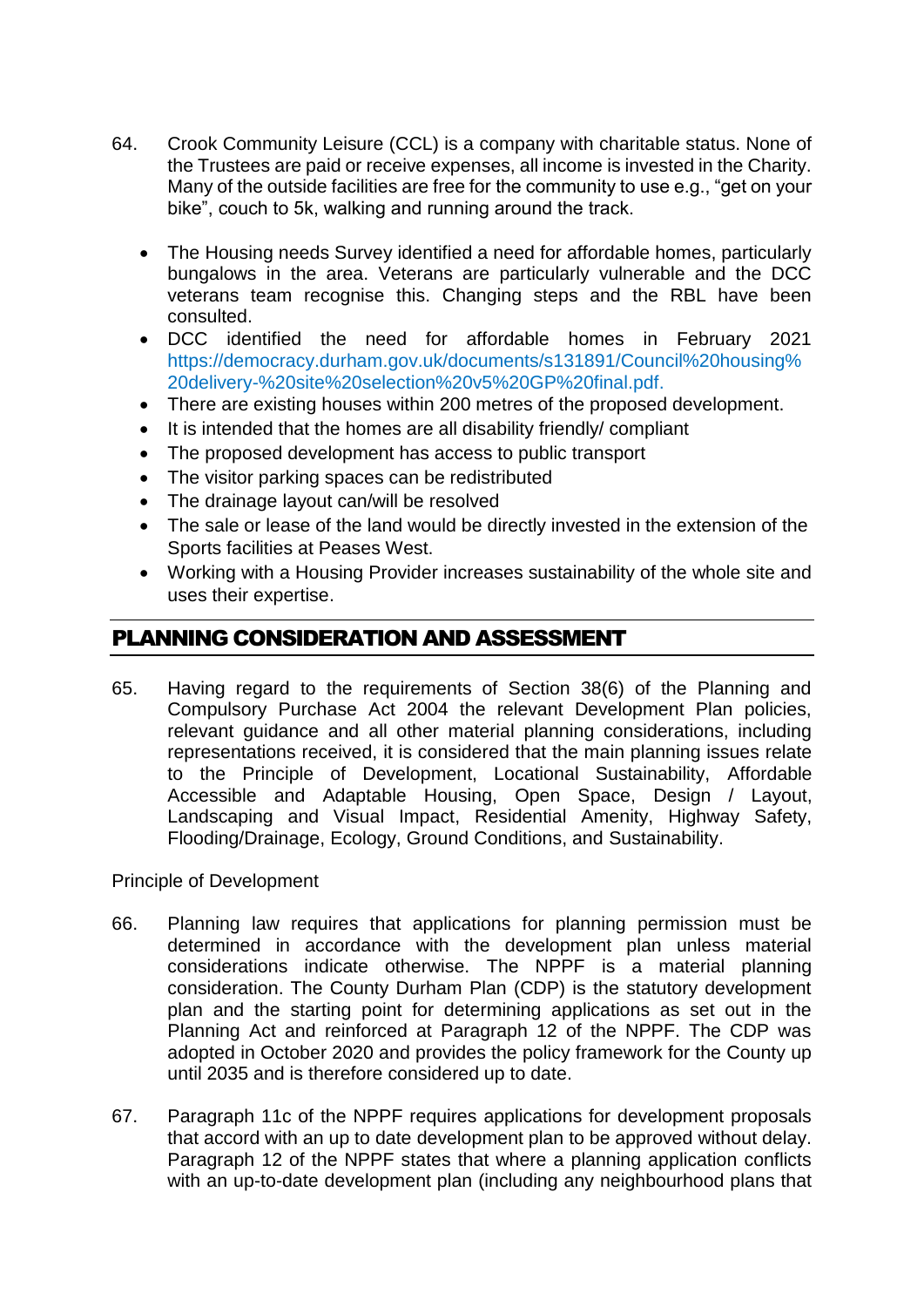form part of the development plan), permission should not usually be granted. Local planning authorities may take decisions that depart from an up-to-date development plan, but only if material considerations in a particular case indicate that the plan should not be followed.

- 68. Policy 1 of the CDP sets out the quantum of development to meet the needs for housing over the Plan period. A large proportion of the housing need consists of already committed sites, including those sites with planning permission. The site is not allocated for housing by Policy 4 of the CDP and has not been previously assessed under the SHLAA.
- 69. CDP Policy 6 recognises that in addition to the development of specifically allocated sites, there will be situations where future opportunities arise for additional new development, this includes windfall housing sites. The policy sets out that the development of sites which are not allocated in the Plan which are either (i) in the built up area; or (ii) outside the built up area but well related to a settlement will be permitted provided the proposal accords with all relevant development plan policies and:
	- a. is compatible with, and is not prejudicial to, any existing, allocated or permitted use of adjacent land;
	- b. does not contribute to coalescence with neighbouring settlements, would not result in ribbon development, or inappropriate backland development;
	- c. does not result in the loss of open land that has recreational, ecological or heritage value, or contributes to the character of the locality which cannot be adequately mitigated or compensated for;
	- d. is appropriate in terms of scale, design, layout, and location to the character, function, form and setting of, the settlement;
	- e. will not be prejudicial to highway safety or have a severe residual cumulative impact on network capacity;
	- f. has good access by sustainable modes of transport to relevant services and facilities and reflects the size of the settlement and the level of service provision within that settlement;
	- g. does not result in the loss of a settlement's or neighbourhood's valued facilities or services unless it has been demonstrated that they are no longer viable;
	- h. minimises vulnerability and provides resilience to impacts arising from climate change, including but not limited to, flooding;
	- i. where relevant, makes as much use as possible of previously developed (brownfield) land; and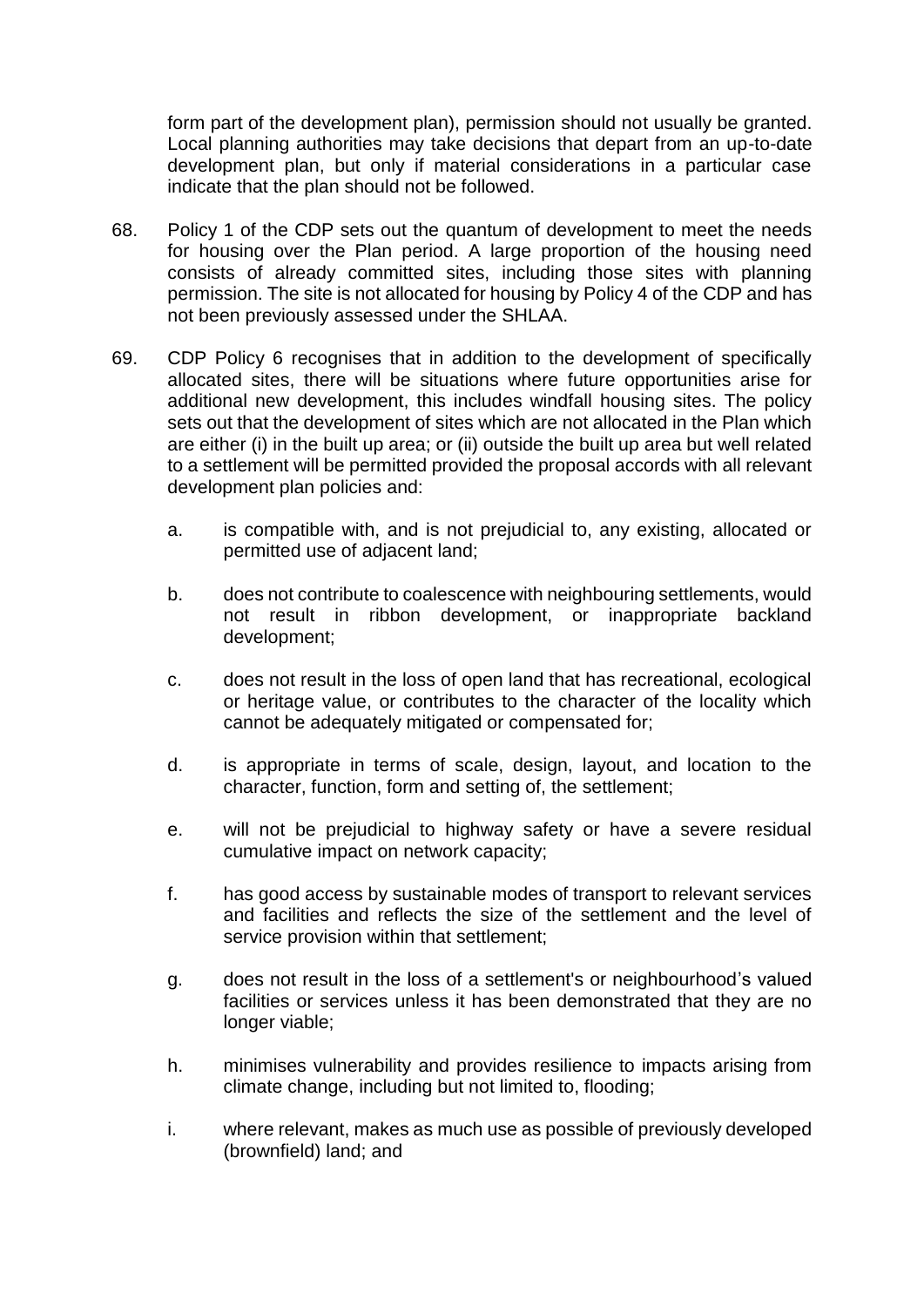- j. where appropriate, it reflects priorities for urban regeneration.
- 70. The County Durham Plan defines 'the built up area' as land contained within the main body of existing built development of a settlement or is within a settlement boundary defined in a Neighbourhood Plan. Areas falling outside this definition will be regarded as countryside. In this respect, the site is in a detached position over 200m to the north of the existing built edge of Crook, with intervening fields and a sports ground between the site and the town. Whilst it is in proximity to the Old Fire Station Cottages, these are existing isolated dwellings and do not meet the definition of a built up area as set out in the CDP. As such the site is not considered to be within or well related to the built up area and no support can be drawn from Policy 6.
- 71. As the application site is located outside of the built-up area of Crook it is considered to be by definition in the countryside. CDP Policy 10 relates to development in the countryside and advises that development will not be permitted unless allowed for by specific policies in the Plan (including Policy 6) or where the proposal comprises an exception related to economic development, infrastructure development or the development of existing buildings. The proposal conflicts with Policy 6 and does not form one of these forms of development permitted by Policy 10. Consideration will be given to the general principles of development within the countryside set out by Policy 10 later in the report.
- 72. CDP Policy 11 supports new housing development as exception sites, where it is not supported by Policy 6 and 10. The policy still however requires that the development is well related to a settlement, there is an identified need for affordable or specialist housing sufficient to justify the scale and nature of the development and market housing is only included where it is necessary to support viability. This policy is in accordance with NPPF Paragraph 78 which advises that local planning authorities should support opportunities to bring forward rural exception sites that will provide affordable housing to meet identified local needs.
- 73. In assessing the proposals against Policy 11 of the CDP. whilst it is acknowledged there is generally a need for affordable housing in this area, it is unclear from the information submitted exactly how this would be delivered, and it is noted that a Registered Provider has not yet come on board to deliver the scheme. Registered Providers typically deliver their own housing products and so with the type and design of the dwellings proposed being bespoke they may not be desirable to Registered Providers in the form proposed. Further clarity has been sought from the applicant regarding how a Registered Provider will be brought on board to manage the scheme as proposed, however no such clarification has been provided.
- 74. Whilst generally supportive of a scheme providing 100% affordable housing, the Council's Housing Development Team have requested confirmation regarding how the scheme will be made affordable and retained as such in perpetuity, in relation criterion b) of Policy 11. No further details addressing this have been provided for consideration. Clarification of how it would be ensured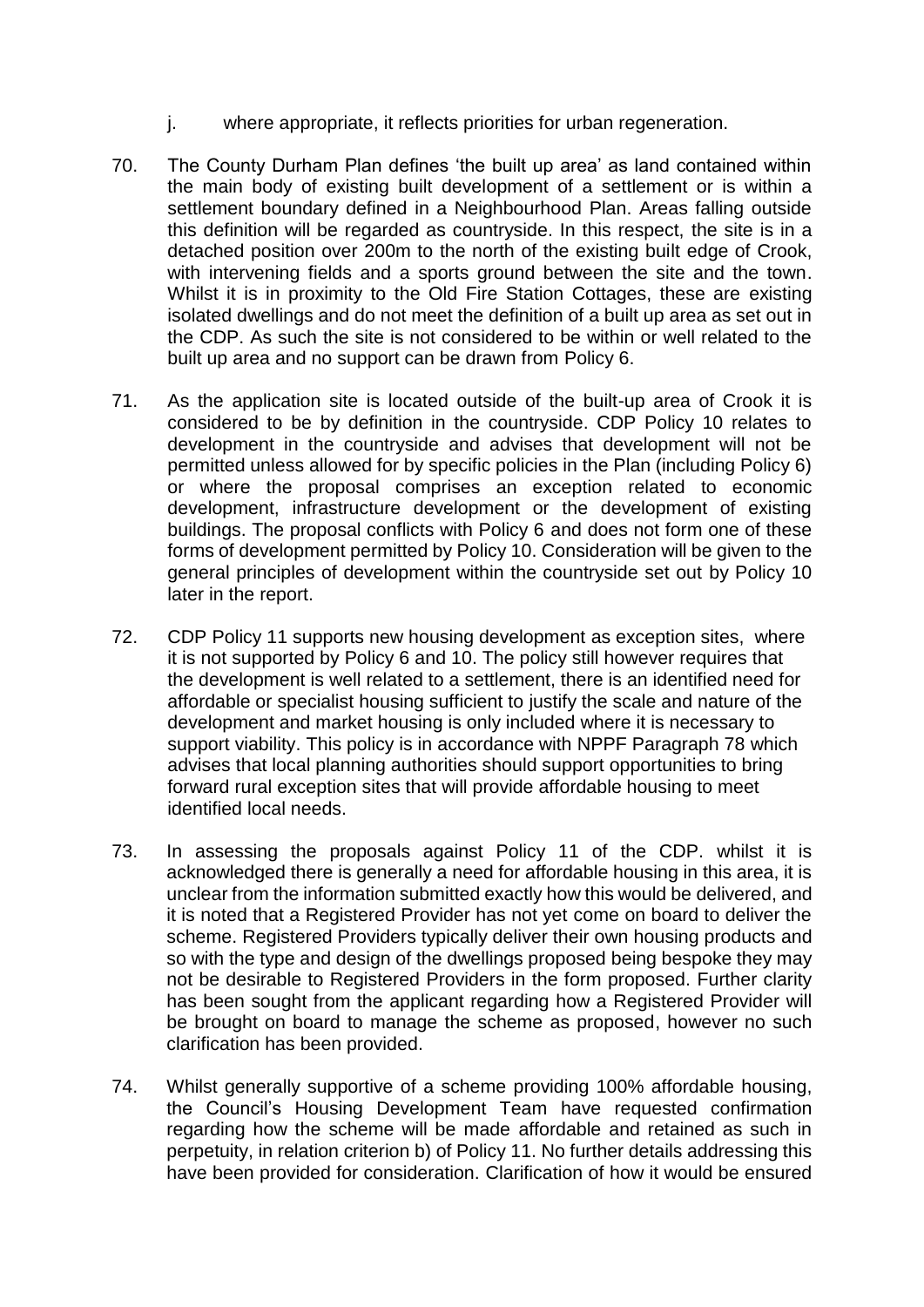the housing would be delivered as a priority to households with a local connection is also required in relation to criterion d) of Policy 11. It is noted that in supporting documentation reference is made to veterans occupying the dwellings, however the intentions behind this and the delivery have not been clarified.

75. Overall, the development would not be supported by CDP Policies 6 or 10 in principle due to its nature and detached nature from the settlement. It is also considered that the proposal does not satisfy the 'in principle' tests of Policy 11 regarding the developments relationship with the settlement and in relation to how the scheme would be made and retained as affordable and delivered to priority households with a local connection.

#### Locational Sustainability

- 76. Criterion f) of Policy 6 requires the development of unallocated sites to have good access by sustainable modes of transport to relevant services and facilities and to reflect the size of the settlement and the level of service provision within that settlement. Criterion p) of Policy 10 does not permit development in the countryside where it would be solely reliant upon unsustainable modes of transport, with new development in countryside locations not well served by public transport expected to exploit any opportunities to make a location more sustainable including improving the scope for access on foot, by cycle or by public transport.
- 77. In addition, CDP Policy 21 requires all developments to deliver sustainable transport by providing appropriate, well designed, permeable and direct routes for walking, cycling and bus access, so that new developments clearly link to existing services and facilities together with existing routes for the convenience of all users. CDP Policy 29 also requires that major development proposals provide convenient access for all users whilst prioritising the needs of pedestrians, cyclists, public transport users, people with a range of disabilities, and, emergency and service vehicles whilst ensuring that connections are made to existing cycle and pedestrian networks.
- 78. NPPF Paragraph 105 advises that significant development should be focused on locations which are or can be made sustainable, through limiting the need to travel and offering a genuine choice of transport modes. NPPF Paragraph 110 states that appropriate opportunities to promote sustainable transport modes should be taken, whilst Paragraph 112 amongst its advice seeks to facilitate access to high quality public transport.
- 79. The County Durham Settlement Study 2018 is an evidence-based document which seeks to provide an understanding of the number and range of services available within the settlements of County Durham. Crook is rated as having a settlement score of 181.8 (ranked 14th out of an identified 230 settlements including clusters). It is considered as one of the larger settlements within the County based on the services and facilities within the area and is defined as a larger town centre by CDP Policy 9. Therefore, the settlement is capable of accommodating appropriate housing growth.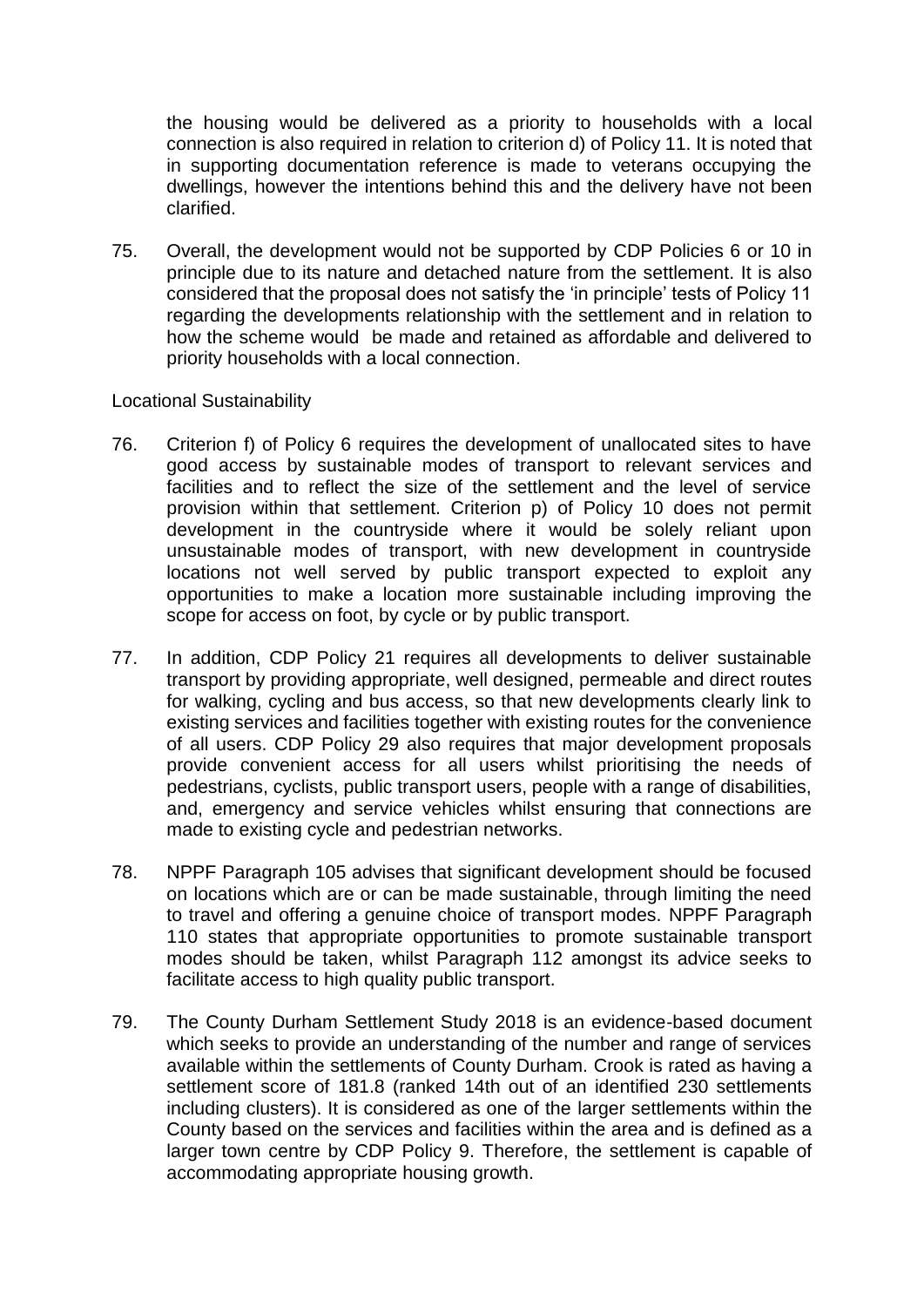- 80. In terms of distances to services and amenities, in general, it is considered that a walking distance of 1650-2000m or a 20-minute walk is considered at the upper end of what future residents could be expected to walk, taking into account topography and desirability of routes. These distances are based on good practice guidance set out in the Chartered Institute of Highways and Transportation (CIHT) documents including 'Guidelines for Providing for Journeys on Foot' and 'Planning for Walking', The Department for Transports 'Manual for Streets'.
- 81. The site is located around 700m from the edge of the defined town centre, the northern end of Hope Street. North Street and Church Street lie approximately a further 380m away, with the Lidl store an additional 600m away from the northern end of Hope Street. As such, the services within Crook town centre lie within 1300km of the application site. There are existing roadside footpaths from the site along the B6298 which are relatively flat with and lit by street lighting, providing good pedestrian access to the town centre. Bus stops are located on the B6298 opposite the site, offering regular daily services to Bishop Auckland. Bus stops are available within the town centre providing access to Durham City and other local settlements.
- 82. Overall, it is considered that the site has access to an array of services and facilities, to serve the development proposed and that these are within relatively easy reach of the site. Established bus services, walking and cycle routes would give future residents alternative options to the private motor car to access services. No objections are raised having regards to the locational sustainability of the site and the location is considered to be sustainable for residential development in accordance with CDP Policies 6 f), 10 p), and 21 and Part 9 of the NPPF.

#### Open Space

- 83. The site is identified as Designated Amenity Open Space by the Council's 2018 Open Space Needs Assessment (OSNA) under the Park and Recreation Ground typology. CDP Policy 26 only permits the loss of open space or harm to green infrastructure where the benefits of the development clearly outweigh the loss/harm and an assessment has been undertaken to demonstrate the open space is surplus to requirements. Where open spaces are affected, proposals must incorporate suitable mitigation and make appropriate provision or equivalent or greater value in a suitable location. There should also be engagement with the local community.
- 84. NPPF Paragraph 98 advises that access to a network of high quality open spaces and opportunities for sport and physical activity is important for the health and well-being of communities, and can deliver wider benefits for nature and support efforts to address climate change. Planning policies should be based on robust and up-to-date assessments of the need for open space, sport and recreation facilities (including quantitative or qualitative deficits or surpluses) and opportunities for new provision. Information gained from the assessments should be used to determine what open space, sport and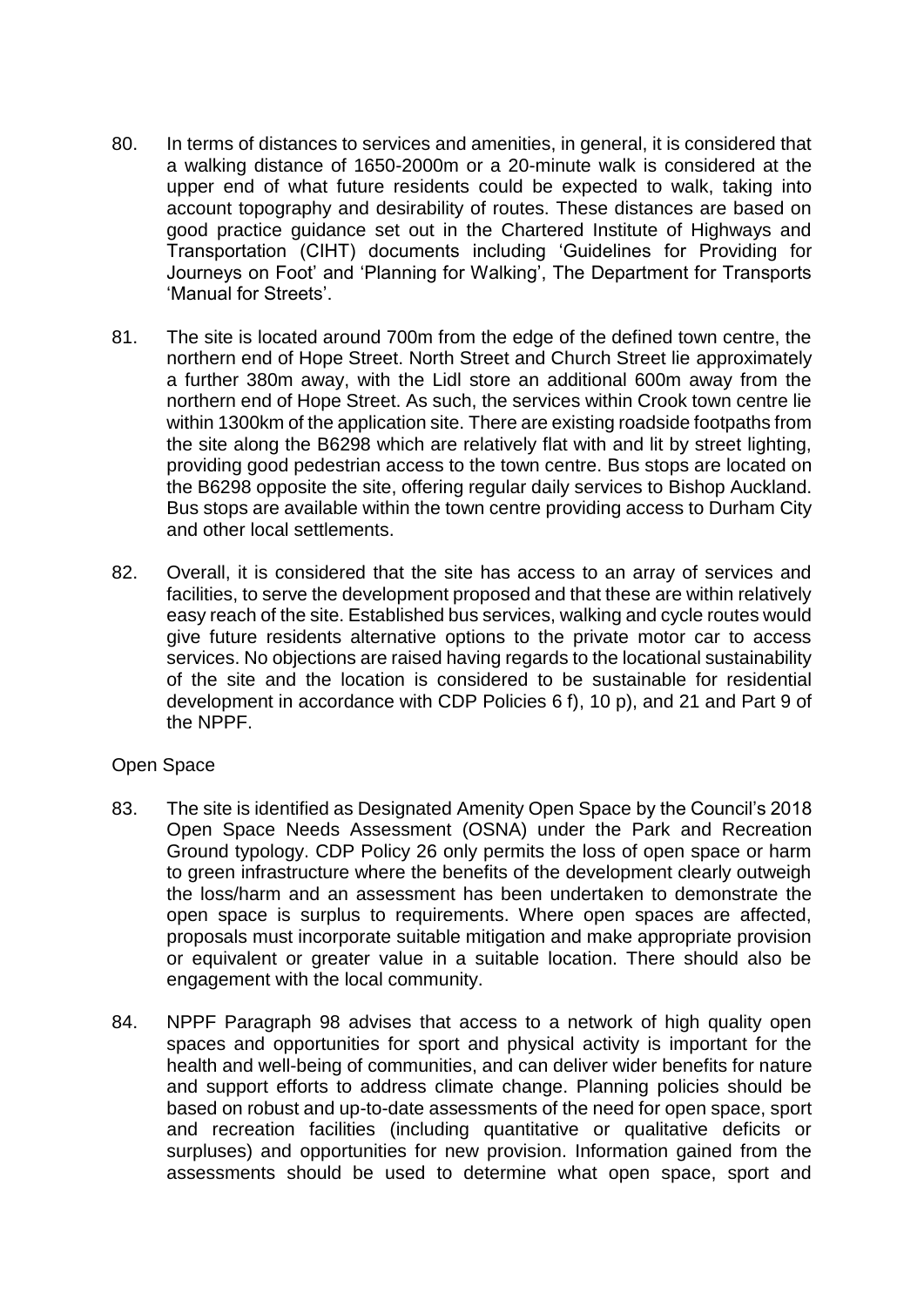recreational provision is needed, which plans should then seek to accommodate.

85. Paragraph 99 goes on to advise that existing open space, sports and recreational buildings and land, including playing fields, should not be built on unless:

a) an assessment has been undertaken which has clearly shown the open space, buildings or land to be surplus to requirements; or

b) the loss resulting from the proposed development would be replaced by equivalent or better provision in terms of quantity and quality in a suitable location; or

c) the development is for alternative sports and recreational provision, the benefits of which clearly outweigh the loss of the current or former use.

- 86. In an attempt to demonstrate that the site is surplus to requirements, the applicant has carried out a public consultation exercise. However, this does not appear to have explored the value of the site as public open space, with local residents, instead focusing on whether there is general support for the wider scheme. It is noted comments have been received as part of the community consultation exercise stating that this land is used for children to play on and by dog walkers and is also valued aesthetically as an area of green open space by residents. These comments indicate the site is valued as open space locally.
- 87. The OSNA shows a deficit of most types of open space (including amenity) in the Mid Durham area in which the site lies. Recent events in relation to the pandemic have served to highlight the value of outdoor open space, especially where it is functional and conveniently located. No assessment has been undertaken showing the open space to be surplus to requirements.
- 88. The applicant contends in their Planning Statement that as the existing site is not currently utilised for recreation in association with the Leisure Centre, with it sometimes being used for overflow car parking, the site is surplus to the requirements of Crook Community Leisure. However, that Crook Community Leisure view the site as surplus to requirements does not mean that the land is not valued locally, as the results of the applicant's public consultation exercise suggest is the case.
- 89. It is noted that new sports facilities are proposed under application DM/21/00891/OUT, however as they are not linked to this application for affordable housing and due to concerns regarding the lack of identified need for the facilities proposed and whether they would be viable, they are not considered to amount to equivalent or greater provision to mitigate for the loss of public open space to accommodate the housing development.
- 90. Furthermore, the onsite mitigation proposes 5 no. small areas of different types of open space (allotments, a natural play space, a shared garden, a community orchard, and a hard-standing public space), which contributes to creating a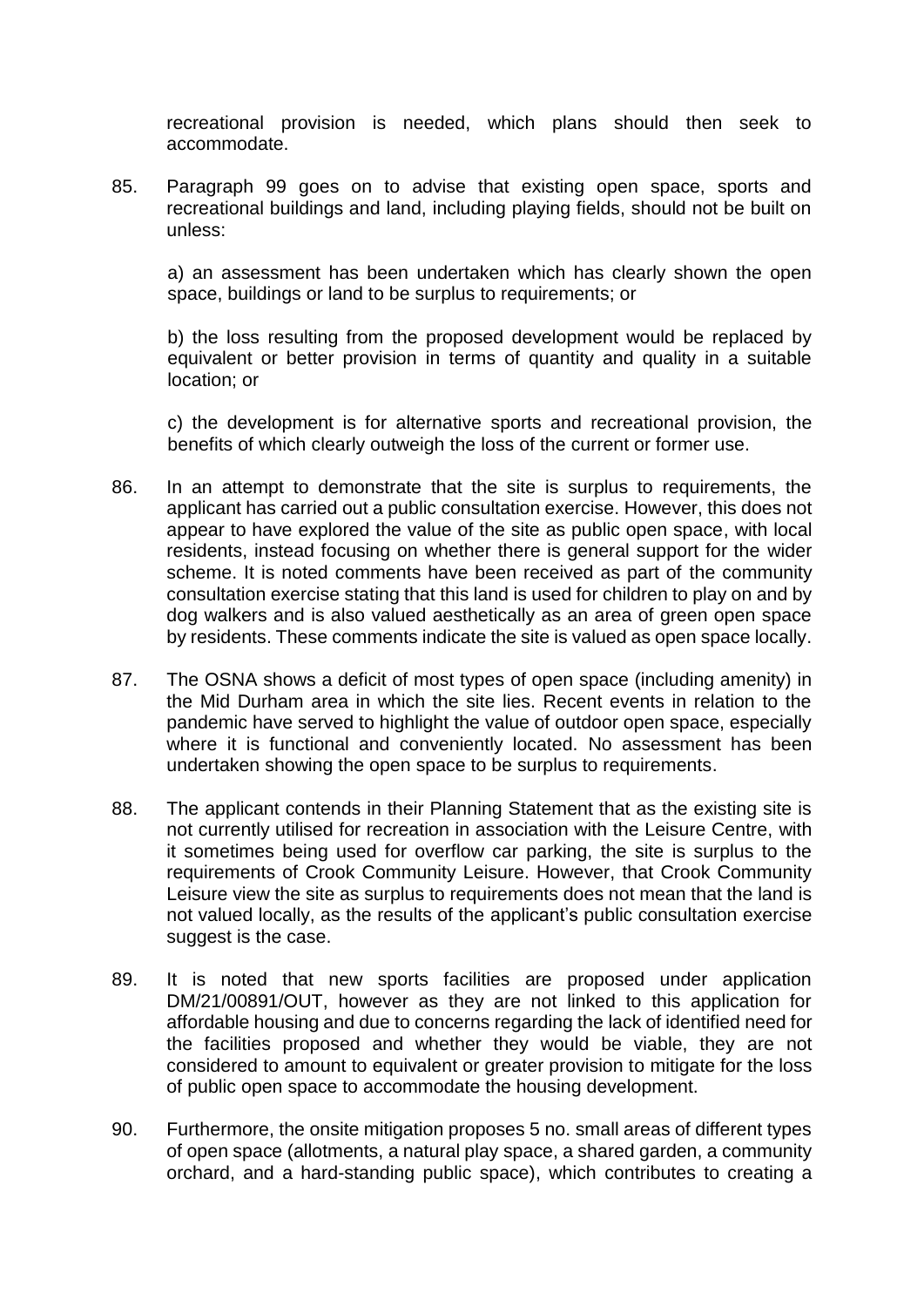more urban feel to the development and reduces the useability of these spaces. Notwithstanding the above loss of open space issues and in line with the OSNA, 957sqm of amenity/natural green space is required to be provided on site. It is acknowledged that the application proposes in excess of this but is considered that this would be better provided as a single area of open space rather than multiple smaller areas of different uses. Additionally, contributions of £45,904 would need to be secured as part of a Section 106 agreement to mitigate the impacts of residents using local public open space and details of how the onsite public open space would be managed and maintained in the long term will be required. These details could be secured via a suitably worded condition.

91. In summary, the application proposes the development of land identified as amenity open space and which has been found to be locally valued through the applicant's consultation exercise. No assessment has been carried out demonstrating that the open space is surplus to requirements and no provision of open space of equivalent or greater value is proposed to be made. The new sports facilities proposed under application DM/21/00891/OUT would not be linked to this application for affordable housing and there are concerns regarding the need and viability of the facilities. Therefore, the proposals are contrary to CDP Policy 26 and NPPF Paragraph 99. The loss of open space should be considered against the benefits of the proposal, including the provision of 29 affordable housing units, in the planning balance.

#### Design / Layout

- 92. CDP Policy 6 criterion d) requires that development on unallocated sites is appropriate in terms of scale, design, layout and location to the character, function, form and setting of the settlement. CDP Policy 10 at part l) also seeks to protect townscape qualities, including important vistas and the intrinsic character and beauty of the wider countryside.
- 93. CDP Policy 29 outlines that development proposals should contribute positively to an area's character, identity, heritage significance, townscape and landscape features, helping to create and reinforce locally distinctive and sustainable communities. In total, Policy 29 sets out 18 elements for development to be considered acceptable, including: buildings being adaptable; minimising greenhouse gas emissions and use of non-renewable resources; providing high standards of amenity and privacy; contributing to healthy neighbourhoods; and suitable landscape proposals.
- 94. Parts 12 and 15 of the NPPF also seek to promote good design, while protecting and enhancing local environments. Paragraph 127 of the NPPF also states that planning decisions should aim to ensure developments function well and add to the overall quality of the area and establish a strong sense of place, using streetscapes and buildings to create attractive and comfortable places to live, work and visit.
- 95. A Building for Life Supplementary Planning Document (2019) (BfL SPD) has been adopted by the Council. In recognition of national planning advice and to achieve high quality housing developments the Council has adopted an in-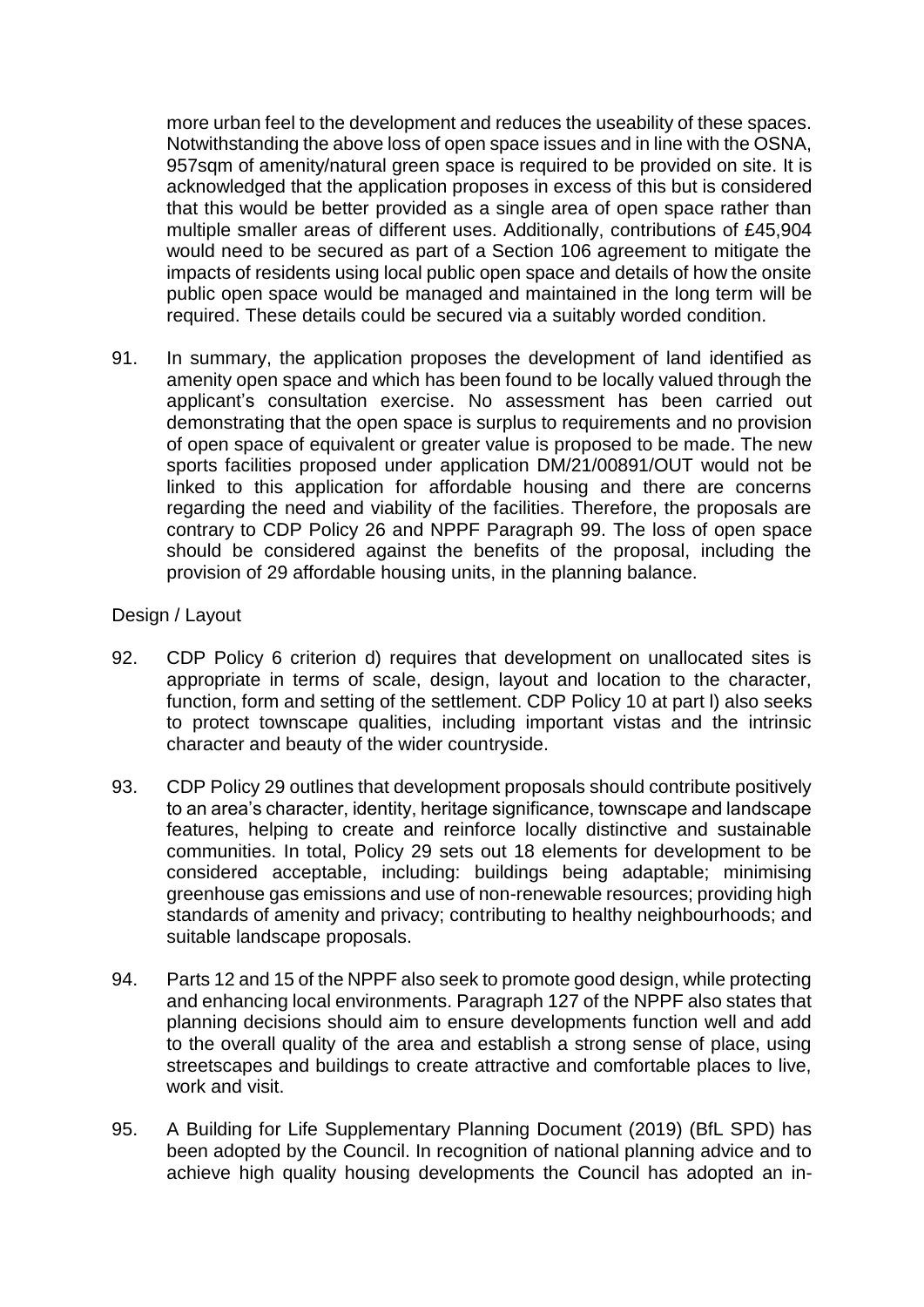house review process to assess schemes against the Building for Life 12 (BfL 12) Standards. The BfL SPD formalises the review process and establishes the guidelines and standards for its operation and is linked to the Sustainable Design Policy (29) in the County Durham Plan. The scoring is based on a traffic light system with the aim of the proposed new development to secure as many "greens" as possible, minimise the number of "ambers" and avoid "reds". The more "greens" achieved the better the development will be, "ambers" are usually concerns that can be raised to "green" with revisions, whereas a "red" gives a warning that a particular aspect needs strong reconsideration. CDP Policy 29 states that schemes with one or more red scores will not be acceptable and will be refused planning permission unless there are significant overriding reasons.

- 96. At the consideration of the application by the internal Design Review Panel, the scheme received 5 "reds", 4 "ambers" and 3 "green" scores.
- 97. "Red" scores related to the urban character of the development and the proposed roof material and colour palette not being locally inspired and contrasting significantly with the dominant muted grey of the wider context; the loss of open space; that the southern block would face onto a row of parking spaces, with the northern blocks orientated with their back to the woodland and there being numerous blank gables; two rows of parking spaces having a dominant appearance in the streetscene with a lack of in-curtilage parking for individual units and visitor parking spaces not being evenly distributed; and the provision of multiple smaller areas of public open space rather than one larger more usable area, with no details regarding the maintenance of the spaces and the SUDs proposed being too small and not distributed throughout the site.
- 98. "Amber" scores related to the site being detached from the settlement of Crook; the proposed relocated bus stop being directly opposite the stop on the other side of the road; and a lack of detail regarding the affordable housing provision.
- 99. "Green" scores were received in relation to the development being easy to navigate; the change in surface materials and short highway lengths ensuring reduced vehicle speeds; and the units benefitting from sufficiently sized rear gardens.
- 100. In line with Policy 29 of the CDP, as 5 "reds" are awarded to the scheme it is considered there are significant areas where the design and layout that could be improved and that the development is not to a good standard of design. This policy advises that if any "reds" are scored the application should be refused unless there are significant overriding reasons otherwise. In this regard, the benefits of the proposal should be weighed against the conflict with CDP Policy 29, and Part 12 of the NPPF.

Landscaping and Visual Impact

101. CDP Policy 10 o) seeks to avoid new development in the countryside that would impact adversely upon the setting, townscape qualities, or form of a settlement which cannot be adequately mitigated or compensated for. Criterion m) of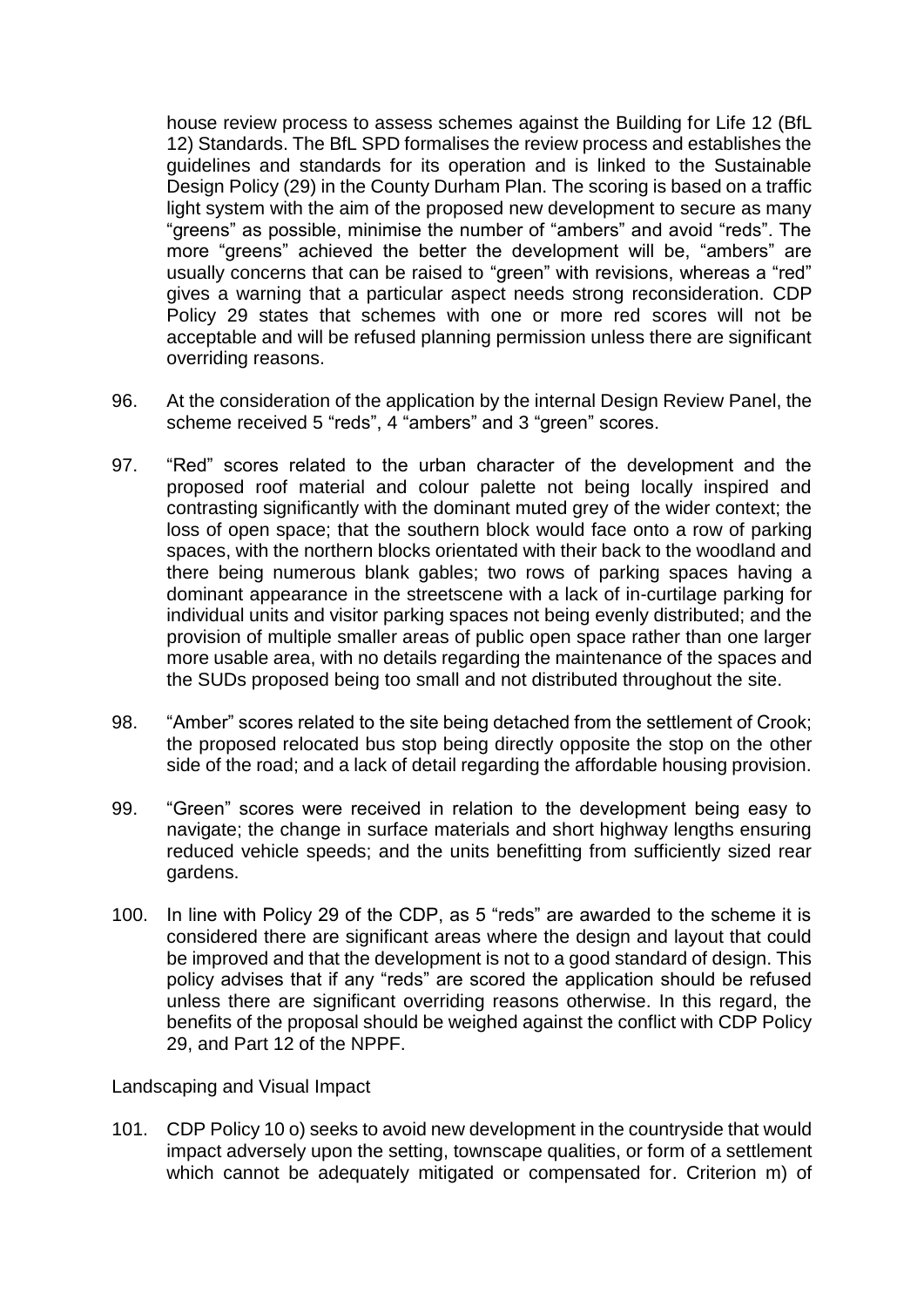Policy 10 also seeks to avoid development that would result in the merging or coalescence of neighbouring settlements.

- 102. CDP Policy 39 states proposals for new development will be permitted where they would not cause unacceptable harm to the character, quality or distinctiveness of the landscape, or to important features or views. Proposals would be expected to incorporate appropriate measures to mitigate adverse landscape and visual effects.
- 103. CDP Policy 40 seeks to avoid the loss of existing trees and hedgerows unless suitable replacement planting is provided.
- 104. Parts 12 and 15 of the NPPF promotes good design and sets out that the planning system should contribute to and enhance the natural and local environment by (amongst other things) recognising the intrinsic character and beauty of the countryside and optimise the potential use of the site.
- 105. The application is supported by an Arboricultural Impact Assessment which identifies that the majority of the trees on the site can be retained, with 3no. trees needing to be removed from the site to facilitate the proposals, along with the removal of 3 sections from two tree groups to accommodate units 19, 20 and 29. Tree and Landscaping Officers have indicated their satisfaction with these details.
- 106. Whilst there would be some local screening of the site by retained trees the development would still cause visual impacts. The proposed development would extend the urban form of the settlement of Crook to the north, reducing separation between Crook and Billy Row, and its form is linear, rather than infill or rounding off, when considered in the context of the overall form of Crook. The red zinc standing seam roof cladding is also considered out of character with the surrounding area.
- 107. Overall, it is considered that the proposal would contribute to coalescence between Crook and the neighbouring settlement of Billy Row to the north and be contrary to the form of the settlement of Crook, contrary to Policy 10 o) and m). The landscape and visual harm should be considered against the benefits of the proposal, including the provision of 29 affordable housing units, in the planning balance.

#### Residential Amenity

- 108. Parts 12 and 15 of the NPPF require that a good standard of amenity for existing and future users be ensured, whilst seeking to prevent both new and existing development from contributing to, or being put at unacceptable risk from, unacceptable levels of pollution.
- 109. CDP Policy 31 states that all new development that has the potential to lead to, or be affected by, unacceptable levels of air quality, inappropriate odours and vibration or other sources of pollution, either individually or cumulatively, will not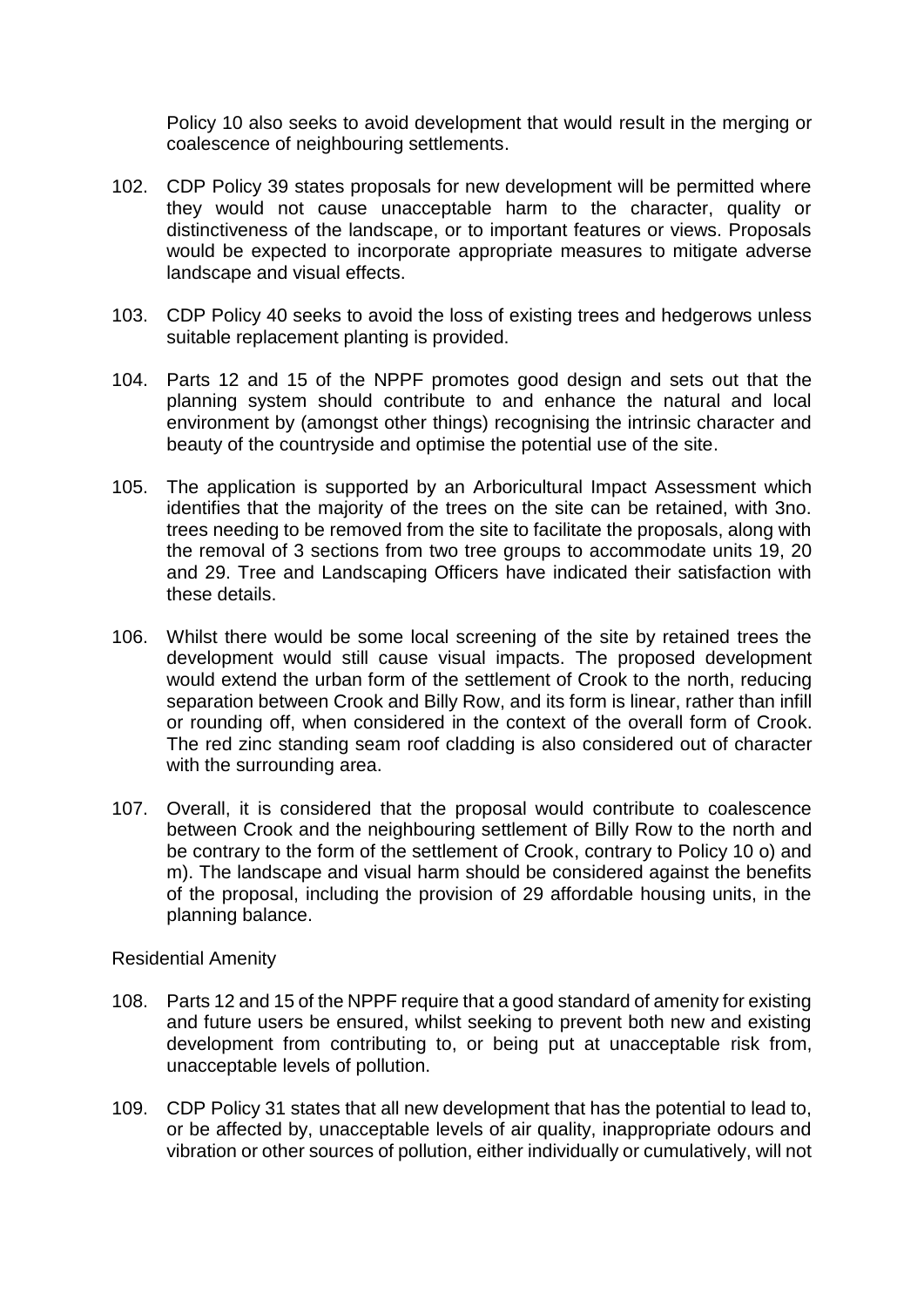be permitted including where any identified mitigation cannot reduce the impact on the environment, amenity of people or human health to an acceptable level.

- 110. Criterion r) of Policy 10 does not permit development in the countryside that would impact adversely upon residential or general amenity.
- 111. In addition, CDP Policy 29 states that all new residential development will be required to comply with the Nationally Described Space Standards (NDSS). In this regard, house type D has a Gross Internal Area of 60m2, which is 1m2 below the minimum required floor area of 61m2 for a bungalow with one single and one double bedroom. In addition, house type C only has 1m2 built in storage, compared to a minimum of requirement of 1.5m2, and house type D has built in storage space measuring 1.5m2 compared to a minimum of requirement of 2m. It has not been demonstrated that complying with NDSS would render the scheme unviable. House types A and B would comply with NDSS. Non-compliance with NDSS should be weighed against the benefits of the proposal in the overall planning balance.
- 112. A Residential Amenity Standards Supplementary Planning Document (SPD) has been adopted by the Council, which recommends that dwellings benefit from gardens which are at least 9m long. The apartments would not benefit from their own private amenity space and units 17 and 18 would have 7m long rear gardens, with units 16 and 25-28 having rear gardens 8m in length. However, on the whole the dwellings are considered to provide sufficient private external amenity space.
- 113. The SPD also advocates separation distances of 21m between facing principal elevations and 18m between bungalows, 13m between principal and two storey gable elevations and 10m to a single storey. On the whole these separation distances would be achieved by the proposals. The largest disparity is between the front elevation of the bungalow on Plot 15 and that of the bungalow on Plot 16 opposite with the respective bedroom and kitchen windows being located 17m apart, falling below the advocated 18m separation distance but not to the extent that the future occupants would not benefit from suitable living conditions. The side elevation of the existing terraced dwellings to the west of the site are blank and over the typically required distance of 13m away.
- 114. Units 13, 14, 17 and 18 have been designed to have a courtyard to the side of the kitchen with a window looking into this area rather than onto the bungalow opposite which would only be 13m or 15m away respectively. However, this results in the kitchen window looking onto the adjacent single storey brick wall 2.6m away, failing to provide a good level of outlook for the future occupants when spending time in this room. A kitchen is considered to be a habitable room in which inhabitants would spend considerable time. However, as the rest of the habitable rooms within these units would benefit from sufficient outlook, on the whole the future occupants of these plots would be considered to benefit from suitable living conditions.
- 115. Individual gardens are proposed to be divided by 1.1m high post and wire fencing which is not considered to provide sufficient privacy for the future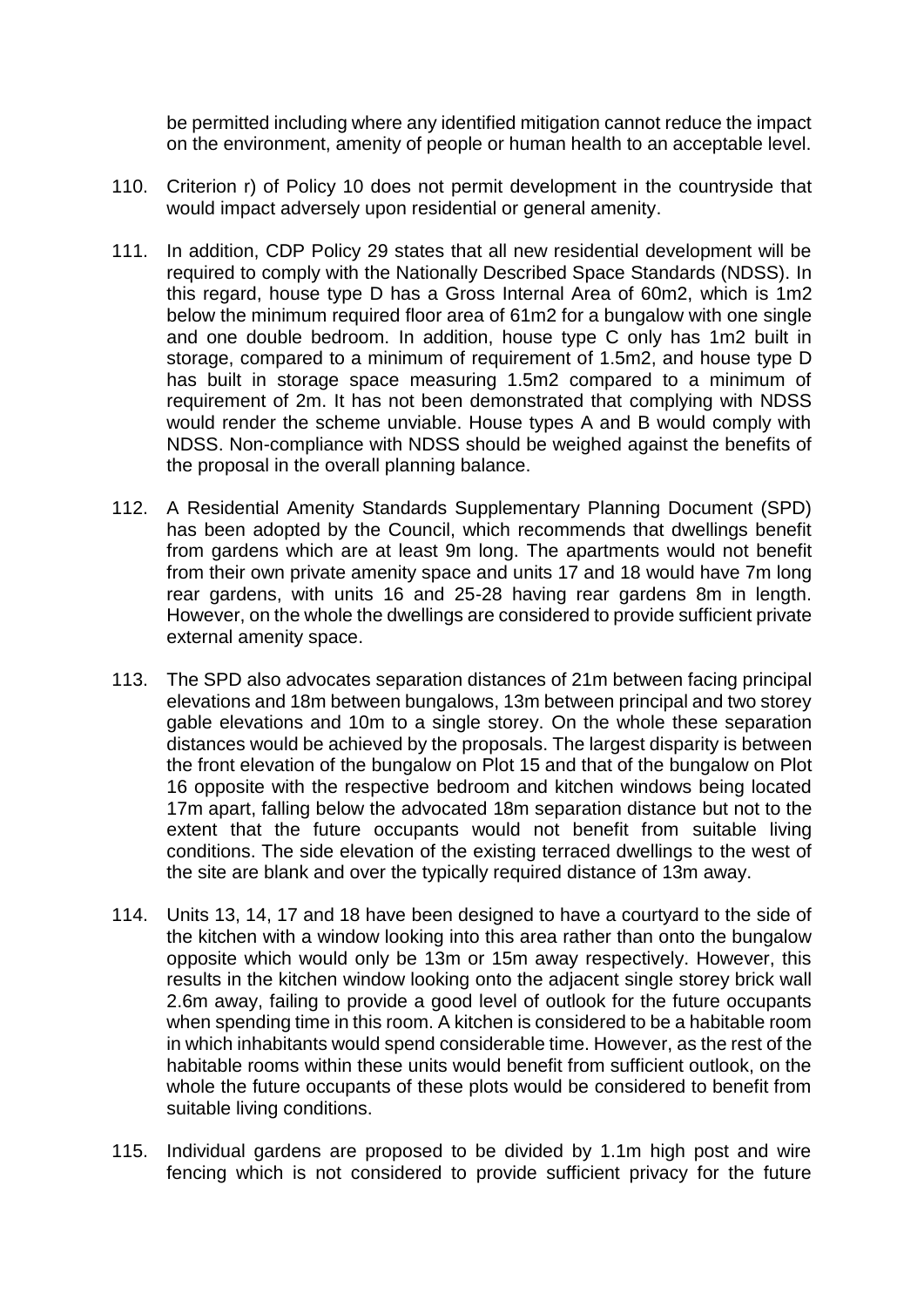occupants. However, it is not considered that this would amount to a reason for refusal in its own right, although should be weighed against the proposals in the planning balance.

- 116. Environmental Health Officers have commented that the development will generate noise and dust during the construction phase, but that no detail has been provided in relation to protecting noise sensitive receptors at Rescue Station Cottages which are within 15m of the site. However, they have recommended a condition to require further details in the form of a construction management plan to address this concern, as well as a condition to restrict construction working hours. With these conditions, the proposal is not considered to adversely affect the amenity of neighbouring residents.
- 117. Overall, subject to conditions, the proposals are considered to provide a good standard of amenity for existing and future residents, according with CDP Policy 29e) and 31 and Part 12 and 15 of the NPPF. The minor non-compliance with NDDS standards is required to be weighed in the planning balance.

#### Highway Safety/Access

- 118. CDP Policy 21 outlines that development should not be prejudicial to highway safety or have a severe cumulative impact on network capacity, expecting developments to deliver well designed pedestrian routes and sufficient cycle and car parking provision. Similarly, Policy 29 advocates that convenient access is made for all users of the development together with connections to existing cycle and pedestrian routes. Criterion q) of Policy 10 does not permit development in the countryside where it would be prejudicial to highway safety.
- 119. Specifically, the NPPF sets out at Paragraph 110 that safe and suitable access should be achieved for all users. In addition, Paragraph 111 of the NPPF states that development should only be refused on transport grounds where the residual cumulative impacts on development are severe.
- 120. Highways Officers have commented that the proposed B6298 site access junction is shown with a 6m radii but that a 10m radii is the standard required for highway adoption at the site access for this scale of proposed residential development served by a classified 40mph road. Therefore, the access road at the B6298 junction is required to be widened to 5.5m width to compensate for substandard radii. It is considered that this could be secured via a suitably worded pre-commencement condition. Other minor amendments are required to the layout to meet highway standards and it is considered that these could be secured via suitably worded conditions.
- 121. A concern was raised by a neighbouring resident that the 3 bed dwellings should be served by 2 car parking spaces, however the Council's Parking and Accessibility Standards 2019 requires a 3 bed dwelling to be served by a minimum of one in-curtilage car parking space and this requirement is met by the proposals.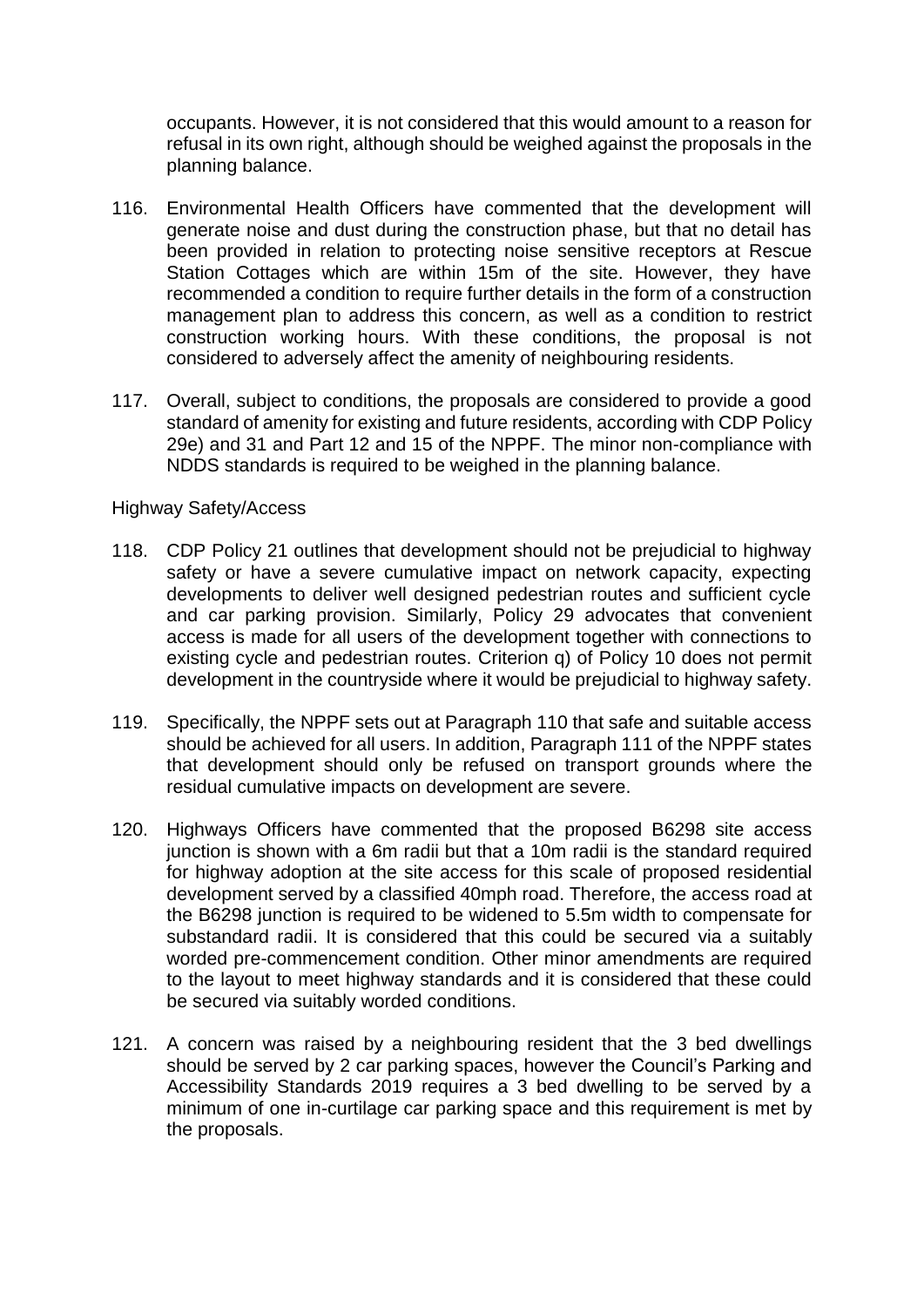122. Overall, subject to conditions, the proposals are not considered to adversely affect highway or pedestrian safety and would accord with CDP Policy 10 and 21 and Part 9 of the NPPF.

#### Drainage

- 123. Part 14 of the NPPF seeks to resist inappropriate development in areas at risk of flooding, directing development away from areas at highest risk (whether existing or future). Where development is necessary in such areas, the development should be made safe for its lifetime without increasing flood risk elsewhere. Paragraph 167 advises that when determining planning applications, local planning authorities should ensure that flood risk is not increased elsewhere and that where appropriate applications should be supported by a site-specific flood-risk assessment. Paragraph 169 goes on to advise that major developments should incorporate sustainable drainage systems unless there is clear evidence that this would be inappropriate.
- 124. CDP Policies 35 and 36 relate to flood water management and infrastructure. Policy 35 requires development proposals to consider the effects of the scheme on flood risk and ensure that it incorporates a Sustainable Drainage System (SUDs) to manage surface water drainage. Development should not have an adverse impact on water quality. Policy 36 seeks to ensure that suitable arrangements are made for the disposal of foul water.
- 125. The site is not located within a flood zone. The application is supported by a Flood Risk Assessment and a Drainage Strategy. Due to concerns regarding the ground conditions being unsuitable for infiltration, the approach proposed to address surface water drainage involves the construction of a swale to the south of the site where there is an existing drainage ditch which discharges to an existing private sewer and provides a connection to Crook Beck. An underground attenuation tank is proposed to be sited to the west of the site connecting to the swale. The principle of this is in accordance with the hierarchy set out in Policy 35.
- 126. Part c) of Policy 35 states that all development proposals will be required to consider the effect of the proposed development on flood risk, both on-site and off-site, commensurate with the scale and impact of the development and taking into account the predicted impacts of climate change for the lifetime of the proposal. Development will not be permitted unless it can be proven through a Flood Risk Assessment that the development, including the access, will be safe, without increasing or exacerbating flood risk elsewhere, any residual risk can be safely managed and where possible will reduce flood risk overall. The Council's Drainage Team have objected to the application on the grounds that the design in the strategy doesn't match the drawings and that there are assumptions as to the route and condition of the downstream drainage. The application seeks full planning permission and it is considered that the applicant has not robustly demonstrated, with the use of survey data, that the downstream drainage is in a condition and has capacity to accept the anticipated flows. Given this, the application is considered to fall short of the requirements of CDP Policy 35 c) and Part 14 of the NPPF.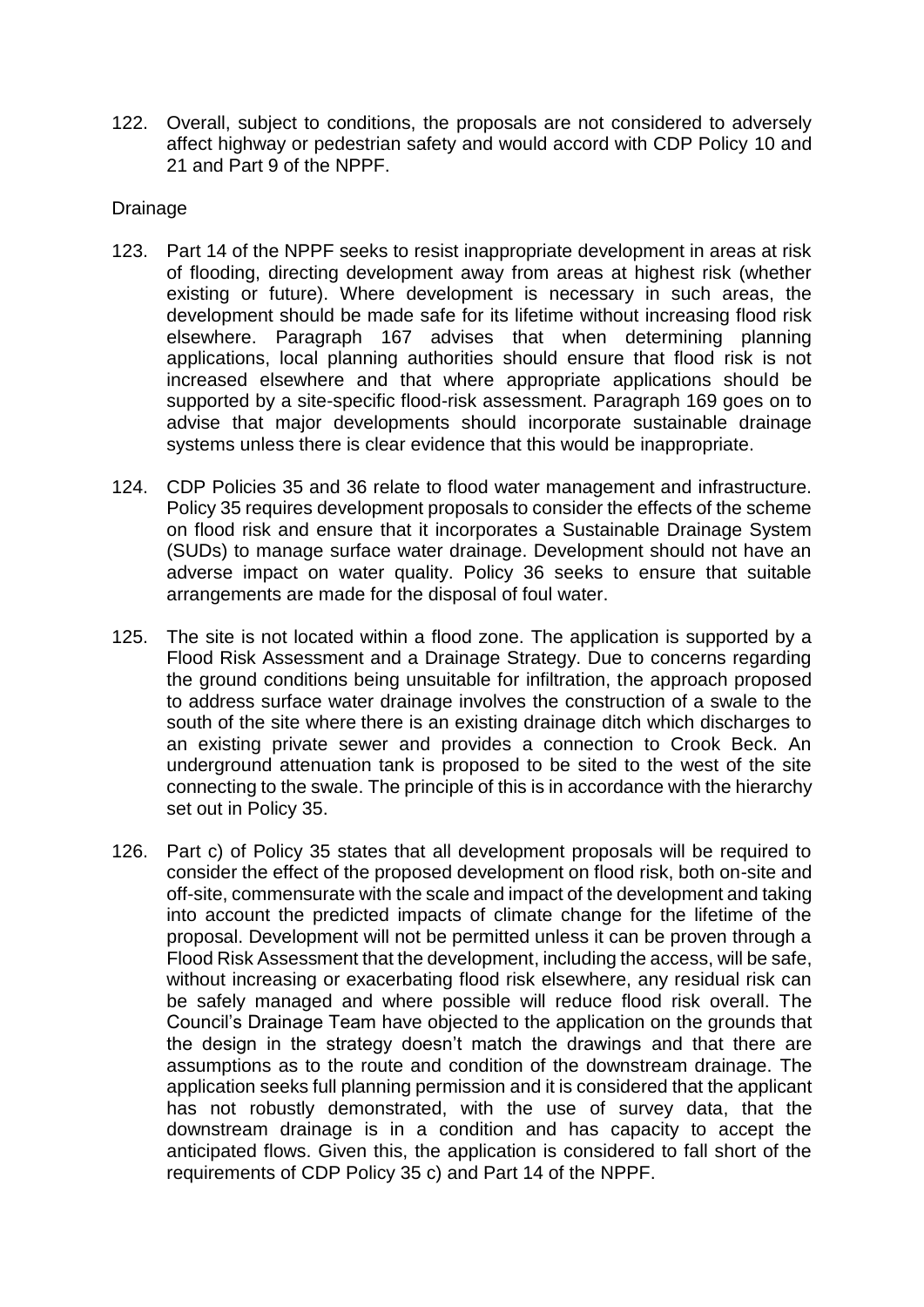- 127. In addition, criterion d) of CDP Policy 35 states that for major developments the management of water must be an intrinsic part of the overall development. The Council's Drainage Team have commented that the proposed layout does not include a SUDs management train throughout the site. A swale is proposed to the south of the site, however other SUDs features such as filtration strips, rain gardens etc are not included to provide an integrated approach to drainage through treating water as close as to where it falls and transmit it through the site mimicking the natural process of the water cycle, combining this with landscaping and biodiversity features, as required by CDP Policy 35. This should be weighed against the proposals in the planning balance.
- 128. Northumbrian Water have commented that the application does not provide sufficient detail with regards to the management of foul water from the development for them to be able to assess their capacity to treat the flows from the development. However, they offer no objections subject to a condition to agree the finer drainage details, including foul water connection into the public sewer. This approach is in accordance with the hierarchy specified in Policy 36 of the CDP.
- 129. In summary, the application does not sufficiently and robustly demonstrate that the proposed development would be safe without increasing or exacerbating flood risk elsewhere as required by CDP Policy 35 c) and Part 14 of the NPPF.

#### **Ecology**

- 130. NPPF Paragraph 180 d) advises that opportunities to improve biodiversity in and around developments should be integrated as part of their design, especially where this can secure measurable net gains for biodiversity or enhance public access to nature where this is appropriate. In line with this, CDP Policy 41 seeks to secure net gains for biodiversity and coherent ecological networks.
- 131. The submitted Ecological Impact Assessment identifies that the trees to be felled as part of the proposals are of low suitability to support roosting bats, with the development considered to have a very low risk of harm and/or disturbance to bats.
- 132. The submitted Biodiversity Net Gain Assessment identifies that the proposals would result in a net loss of biodiversity in the habitats category of 37.63%, a loss of 5.2 units, and a slight gain in the hedgerow category as there are no existing hedgerows on the site. The net loss is mainly due to the loss of grassland and replacement with urban habitats of low or very low distinctiveness such as gardens, areas of amenity grassland, introduced shrub, a swale and play area. Allotments are the only newly created feature of medium distinctiveness. The report concludes that the grassland loss cannot be sufficiently offset through enhancement of the retained areas of semi-improved neutral grassland to the east of the site and the proposed inclusion of areas of amenity grassland within the development area. The report recommends that funding is secured to allow off-site habitat creation works within the local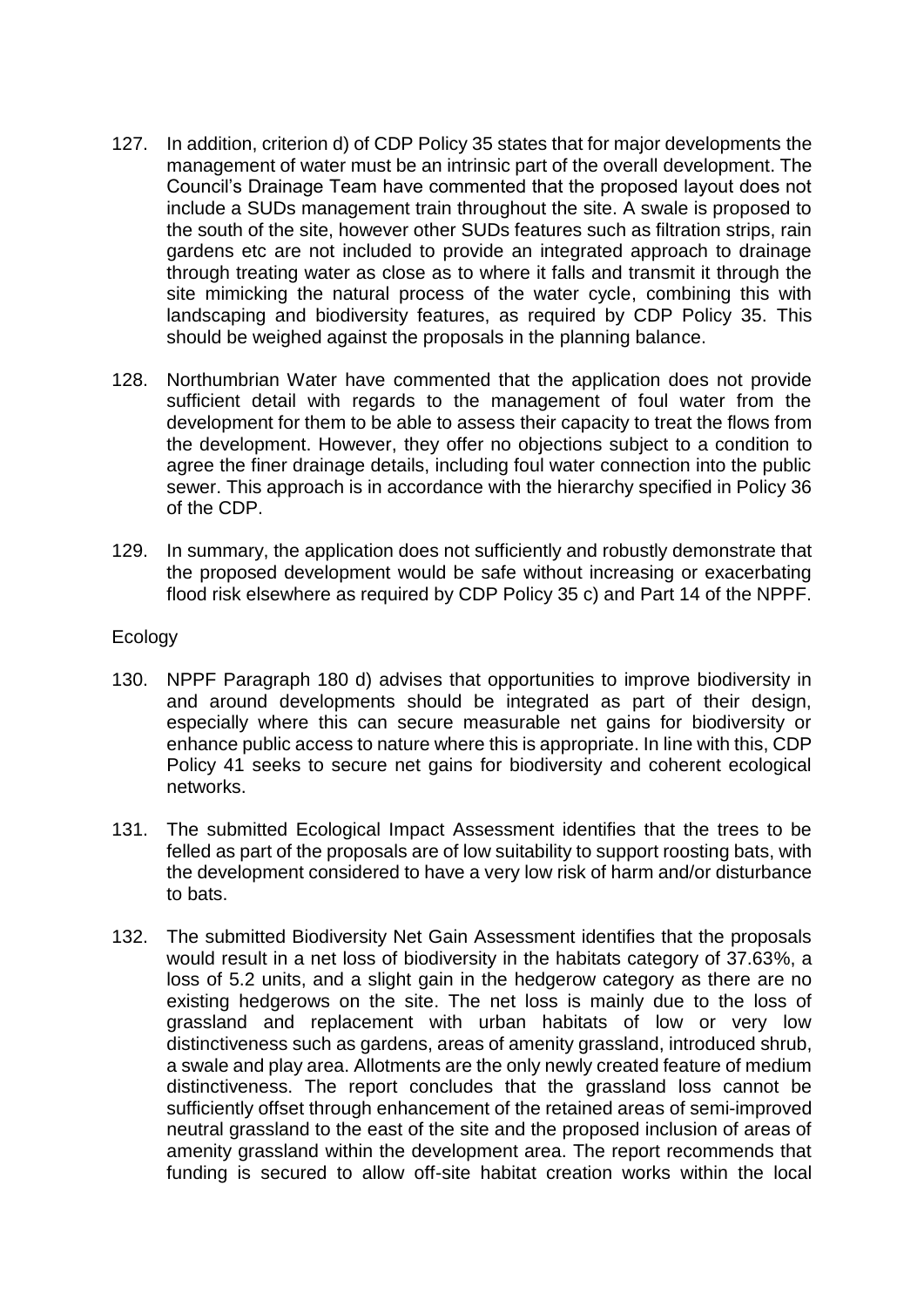authority area, likely targeted at the creation of diverse neutral grassland and broadleaved woodland/mixed scrub. The County Ecologist has considered that given the large amount of habitat loss the applicant would be required to address this through either the redesign of the scheme to enable further onsite habitat creation, and/or an offsite location put forward by the applicant and agreed prior to determination. No offsite location has been put forward by the applicant.

133. The proposed development would result in a large amount of habitat loss resulting in a net loss in biodiversity, contrary to CDP Policy 41, NPPF Paragraph 180 d) and the aims of the Environment Act 2021.

#### Ground Conditions

- 134. CDP Policy 32 requires sites to be suitable for use taking into account contamination and unstable land issues. Paragraph 183 of the NPPF requires sites to be suitable for their proposed use taking account of ground conditions and any risks arising from land instability and contamination.
- 135. The Coal Authority confirm that the application site falls within the defined Development High Risk Area. Their records indicate that the site is within an area of recorded shallow coal mining and that there are coal seams of workable thickness outcrops within the northern part of the site and surrounding area that may also have been worked at shallow depths beneath the site. The Coal Authority concur with the findings of the submitted reports and recommend a condition in relation to the implementation of the identified remediation works and mitigation measures prior to the commencement of development, and receipt of a signed statement or declaration prepared by a suitably competent person confirming that the site is, or has been made, safe and stable for the development prior to its first occupation. These conditions would be necessary to address land instability arising from coal mining legacy to ensure that the site is made safe and stable for the development proposed.
- 136. The Contaminated Land Officer has indicated their satisfaction with the information provided in the 2020 phase 1 report but commented that the 2020 phase 2 report is limited. Insufficient soil sampling has been undertaken to demonstrate the soils are suitable for use and therefore further testing is required of the subsoil and topsoil either in situ or once stockpiled. Ground gas monitoring is also limited, and further monitoring is recommended. This could be secured via a suitably worded condition.
- 137. With this condition, the proposal is considered to comply with CDP Policy 32 and NPPF Paragraph 183.

#### Affordable, Accessible and Adaptable Homes

138. CDP Policy 15 states that affordable housing will be sought on sites of 10 or more units, for 25% of units in the highest value areas to 10% in the lowest. On sites of 10 or more units, 10% of the homes provided should be for affordable home ownership (starter homes, discount market sale housing and other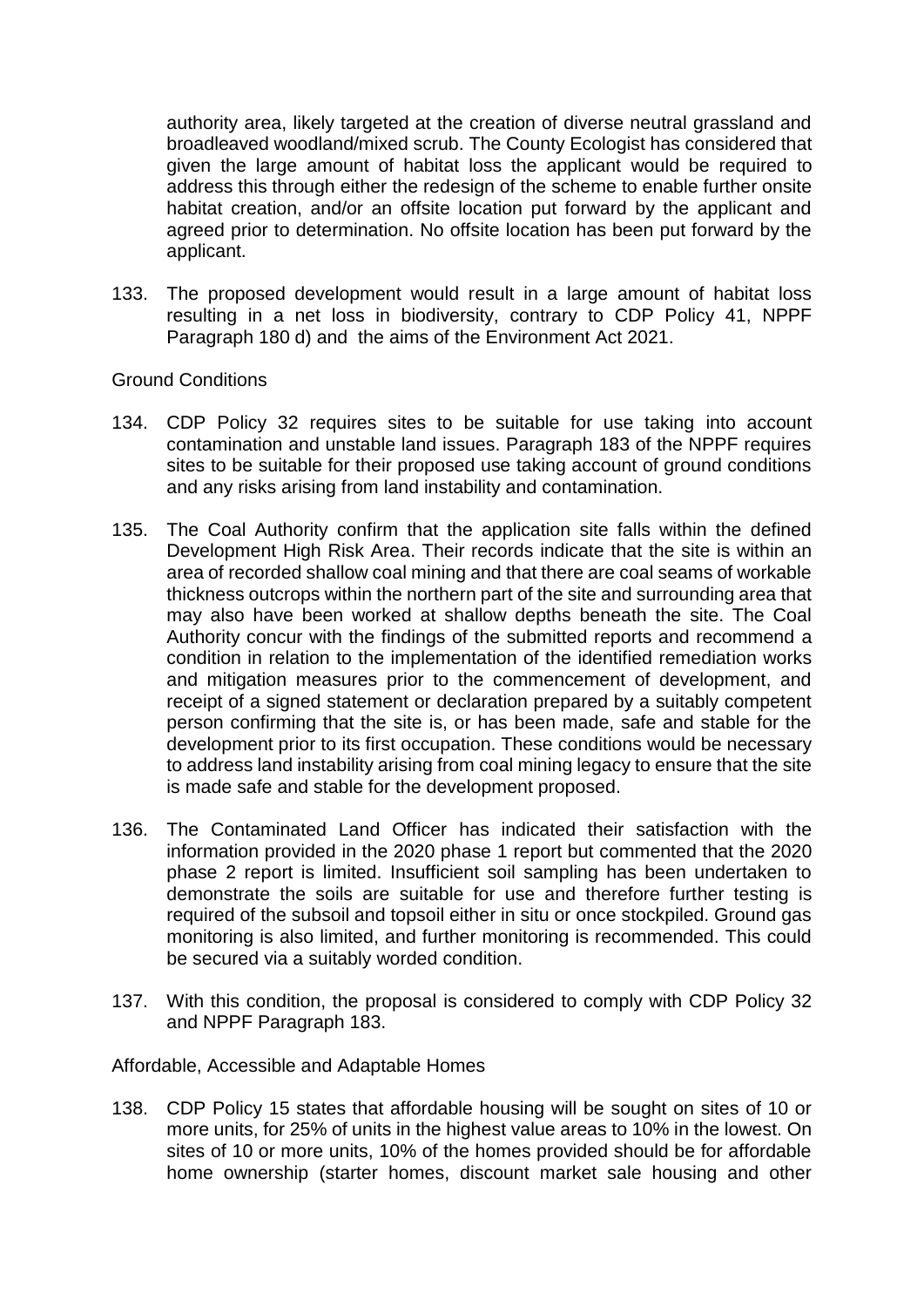affordable routes to home ownership). Any contribution above 10% should be provided as affordable housing for rent. As this site is within a medium value area, this development would require 3 affordable homes for ownership and one for rent. It would be necessary to secure the requisite policy amount of 4 affordable houses via a Section 106 agreement to ensure that the dwellings remain affordable for future eligible households in perpetuity, to safeguard against any changes to the nature of the scheme or if it is sold in future.

- 139. The application proposes 29 dwellings for social, affordable or intermediate rent. Policy 15 states that where it can be evidenced to the Council's satisfaction that an alternative tenure mix is required to meet local needs these will be considered. In this regard the application is supported by a Housing Needs Survey. The survey justifies the proposed mix of housing and is considered to be sound. That the scheme will potentially deliver a greater percentage of affordable housing than the 15% required by Policy 15 is a benefit which should be weighed in favour of the application.
- 140. The applicant has put forward the argument that there is a need for affordable housing in the area which should be weighed in favour of the proposals. The County Durham Strategic Housing Market Assessment (SHMA) 2019 identifies a need for 836 affordable homes across the County per year during the plan period (2016 to 2035). Figure 41 of the SHMA states that the affordable housing need for 2016-35 for Mid Durham (in which the site lies) is 2,412, amounting to 127 per year. The housing sites identified within the SHMA as to be completed within the next 5 years within the Mid Durham area would provide fewer affordable houses per year than the 127 target. The affordable housing proposed weighs in favour of the application and should be considered in the overall planning balance.
- 141. CDP Policy 15 also states that in order to meet the needs of older people and people with disabilities, on sites of 5 units or more, 66% of dwellings must be built to Building Regulations Requirement M4 (2) (accessible and adaptable dwellings) standard.
- 142. The Design and Access Statement makes reference to level access being provided to all dwellings between car parking spaces and front doors and states that 27 of the dwellings would meet building regulations standard M4(2). Whilst the applicant has not completed the Council's Accessible and Adaptable Homes Statement proforma to confirm that the design of the house types proposed are capable of being built to building regulations standard M4(2), it is considered that the house types could be built to this standard without their design being fundamentally altered. Therefore, it would be appropriate to impose a suitably worded condition to secure precise details of how this standard would be met.
- 143. Policy 15 also sets out that on sites of 10 units or more a minimum of 10% of the total number of dwellings on the site will be required to be of a design and type that will increase the housing options of older people. In this instance, a minimum of 3 dwellings would need to be of a type suitable for older people. As 6 no .bungalows and 2 no. ground floor flats are proposed this requirement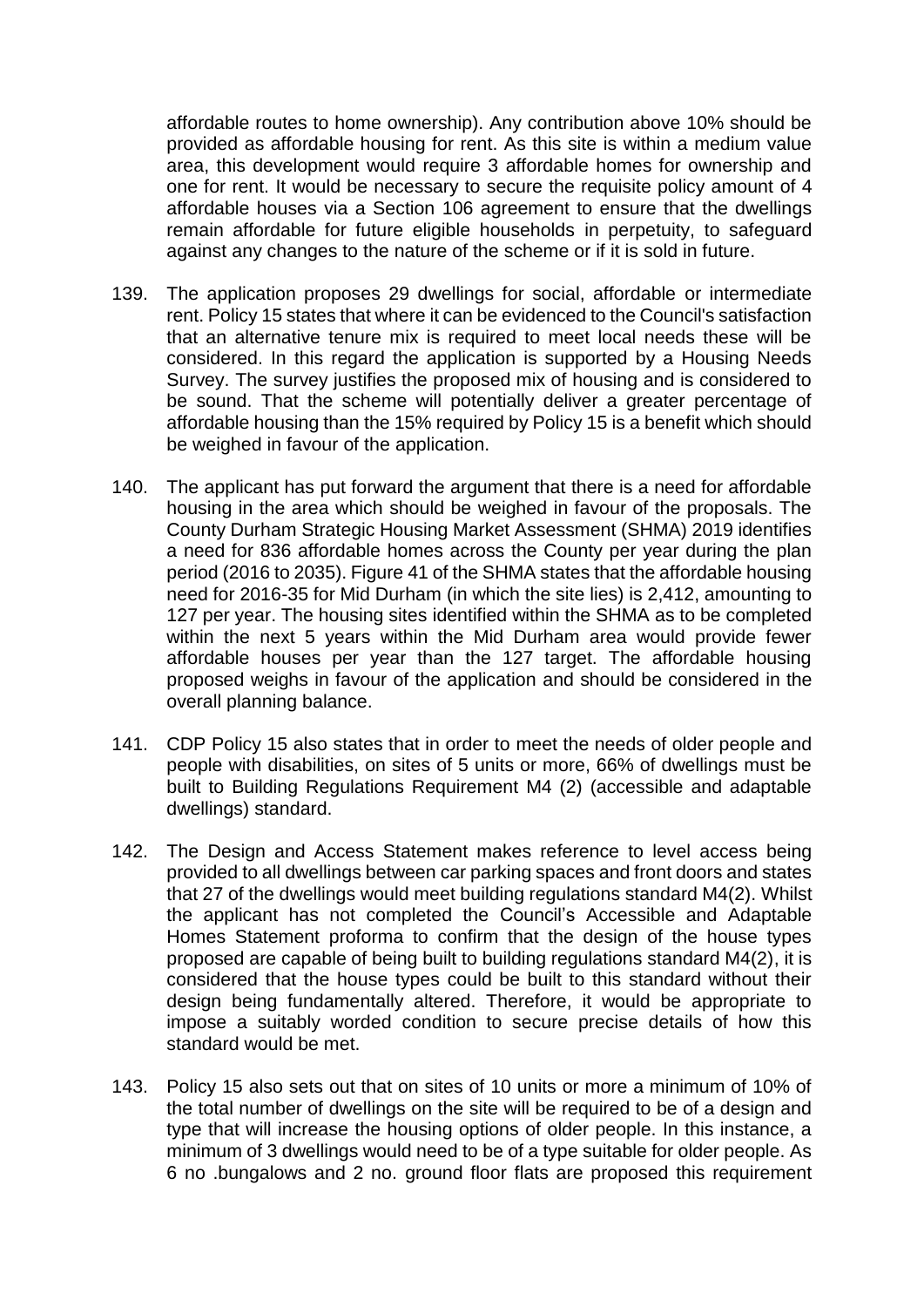would be exceeded, although it is noted that the site is located half a mile from the town centre, which may be excessive for older people to walk, and that the bungalows are located in the furthest corner of the site away from existing and proposed bus stops on the B6298. As such it would be desirable to locate the bungalows closer to the bus stops to improve accessibility.

144. In summary, the application proposes 100% affordable housing for rent, over 10% of units would be suitable for older people, and a condition could be imposed to secure details of compliance with building regulation standard M4(2).

#### **Sustainability**

- 145. Criterion c) of Policy 29 requires all development to minimise greenhouse gas emissions, by seeking to achieve zero carbon buildings and providing renewable and low carbon energy generation. Where connection to the gas network is not viable, development should utilise renewable and low carbon technologies as the main heating source.
- 146. In addition, criterion o) of Policy 29 requires all major residential development to achieve reductions in CO2 emissions of 10% below the Dwelling Emission Rate (DER) against the Target Emission Rate (TER) based on current Building Regulations.
- 147. Criterion d) of Policy 29 requires all development to minimise the use of nonrenewable and unsustainable resources, including energy, water and materials, during both construction and use by encouraging waste reduction and appropriate reuse and recycling of materials, including appropriate storage space and segregation facilities for recyclable and non-recyclable waste and prioritising the use of local materials.
- 148. The submitted Planning Statement states that, 'sustainable construction will be adhered to, and the homes would be built to the most recent building regulations which have high requirements in terms of intrinsic sustainability.' However, no Energy Assessment or similar has been provided to demonstrate compliance with CDP Policy 29. However, it is considered that a condition could be imposed to secure further details in relation to the above criteria prior to the commencement of works.
- 149. Subject to a condition, the proposal is considered to accord with the sustainability aims of CDP Policy 29 and Part 2 of the NPPF.

#### Other Matters

150. CDP Policy 25 supports securing developer contributions where mitigation is necessary to make the development acceptable in planning terms including for social infrastructure such as education and health facilities. NPPF Paragraph 95 confirms that the government places great importance to ensure that sufficient choice of school places is available to meet the needs of existing and new communities.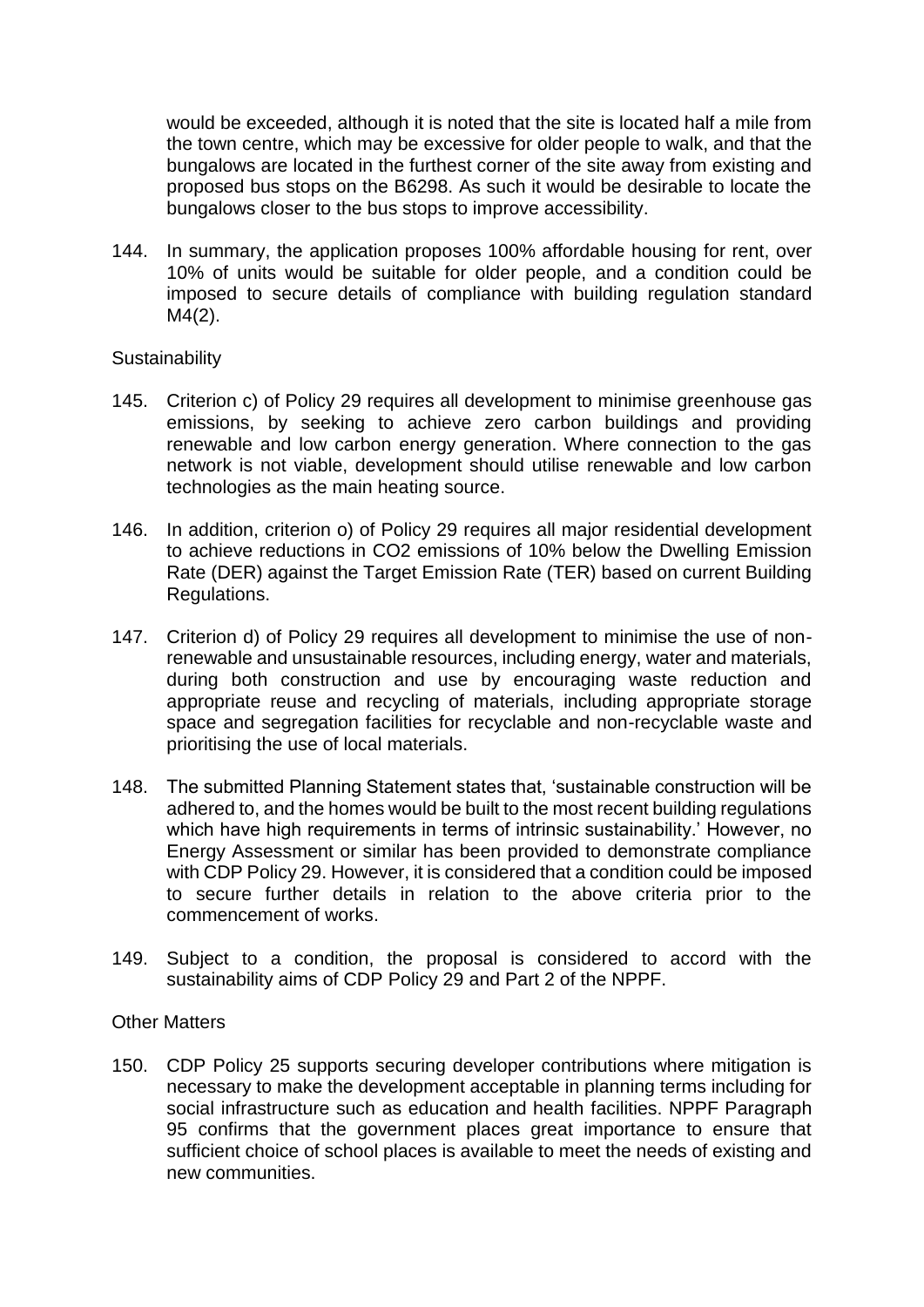- 151. The School Places Manager has advised that based on the projected rolls of the schools, taking into account the likely implementation timeframe of the development, build rates and other committed there would not be sufficient space to accommodate pupils generated by the development, whilst maintaining a 5% surplus. Therefore, there are insufficient secondary school places within the locality to accommodate the extra pupils generated by the development and so a financial contribution of £66,216 is required.
- 152. NPPF Paragraph 93 recognises the need for planning decisions to ensure an integrated approach when considering the location of new housing and to plan positively for the provision and use of community facilities and local services. Paragraphs 55-57 explain the circumstances when it is appropriate for planning obligations to be used to mitigate the impacts of the development. This provides policy justification to seek mitigation in respect to essential services including GP provision where a deficit would result or be exacerbated by the proposal.
- 153. The NHS Tees Valley Clinical Commissioning Group (TV CCG) has advised that a financial contribution of £14,070 is required to mitigate the impacts of new residents on local healthcare services

## **CONCLUSION**

- 154. NPPF Paragraph 12 states that where a planning application conflicts with an up-to-date development plan (including any neighbourhood plans that form part of the development plan), permission should not usually be granted. Local planning authorities may take decisions that depart from an up-to-date development plan, but only if material considerations in a particular case indicate that the plan should not be followed.
- 155. In this instance, it is concluded that the proposed housing development would conflict with CDP Policy 6 as it is outside the built-up area for Crook and it is not well related to the settlement. Similarly, the proposal is not one of the acceptable forms of development listed in Policy 10 and so is also in conflict with this policy.
- 156. CDP Policy 11 supports new housing development as 'exceptions sites ' which are not supported by Policy 6 and 10 subject to listed criteria. The scheme proposes 29 dwellings to be available for social, affordable or intermediate rent. The applicant has provided a Housing Needs Survey that supports a need for this type of affordable housing in the area and it is acknowledged that based on the SHMA there is expected to be a shortfall in the amount of affordable housing provided over the next 5 years in the Mid Durham area of the County.
- 157. However, insufficient information has been submitted to demonstrate that the site would be made and retained as affordable and delivered to priority households with a local connection to enable full weight to be given to the benefits of the affordable housing proposed. Concerns are also raised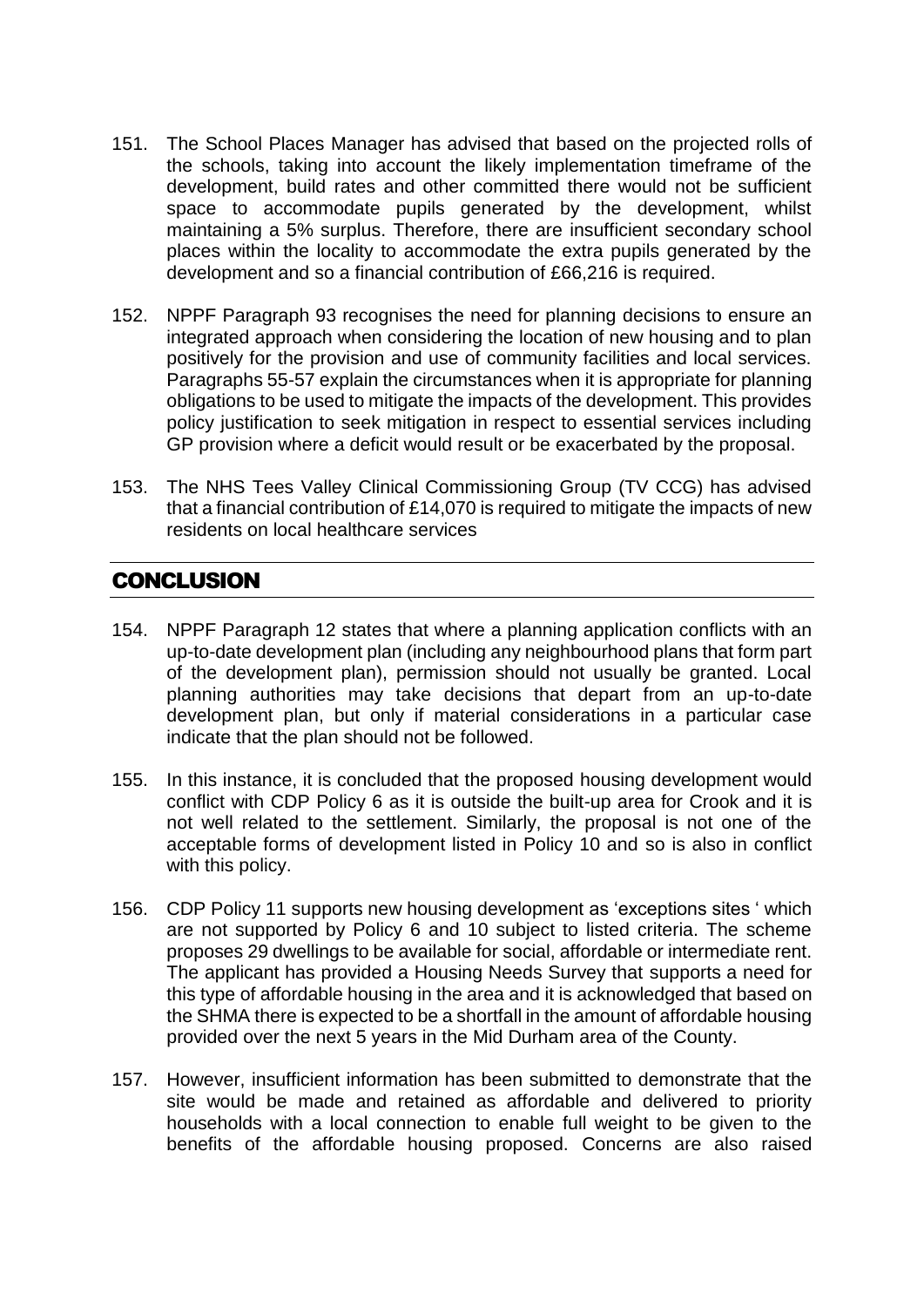regarding the site visual and physical connection to the settlement. The proposals fall short of the requirements of criteria a), b), and d) of Policy 11.

- 158. Furthermore, the application proposes the development of land identified as amenity open space and which has been found to be locally valued through the applicant consultation exercise. No assessment has been carried out demonstrating that the open space is surplus to requirements and no provision of open space of equivalent or greater value is proposed to be made. The new sports facilities proposed under application DM/21/00891/OUT would not be linked to this application. It is considered that the application would conflict with Policy 26 of the CDP in this respect.
- 159. In addition, it is considered that the proposal would contribute to coalescence between Crook and the neighbouring settlement of Billy Row to the north and diverge from the form of the settlement of Crook, contrary to CDP Policy 10 o) and m).
- 160. It is also concluded that the development does not achieve high quality design, achieving 5 "reds" and 4 "ambers" during the Design Review process when assessed against the Building for Life 12 (BfL 12) Standards.
- 161. The application does not sufficiently and robustly demonstrate that surface water would be suitably management and the proposed development would be safe without increasing or exacerbating flood risk elsewhere as required by CDP Policy 35 c) and Part 14 of the NPPF.
- 162. The proposed development would result in a large amount of habitat loss resulting in a net loss in biodiversity, contrary to CDP Policy 41, NPPF Paragraph 180 d) and the aims of the Environment Act 2021.
- 163. The proposals are considered acceptable in terms of Residential Amenity, Highway Safety, Ground Conditions, and Locational Sustainability in accordance with Policies 21, 25, 32, 36 and Paragraphs 93, 105, 110, 112, 130 f) and 183 of the NPPF in this respect.
- 164. Overall, whilst recognising the potential benefits of increasing affordable home supply in the County and the boost to the local economy during the construction phase it is concluded that these benefits would not outweigh the identified conflict with the CDP. There are no material considerations which indicate otherwise and therefore the application is recommended for refusal.

#### RECOMMENDATION

That the application be **REFUSED** subject for the following reasons:

1. The development would result in the loss of designated public open space. No assessment has been carried out demonstrating that the open space is surplus to requirements and no provision of open space of equivalent or greater value has been made. The development would therefore conflict with Policy 26 of the County Durham Plan and Part 8 of the NPPF.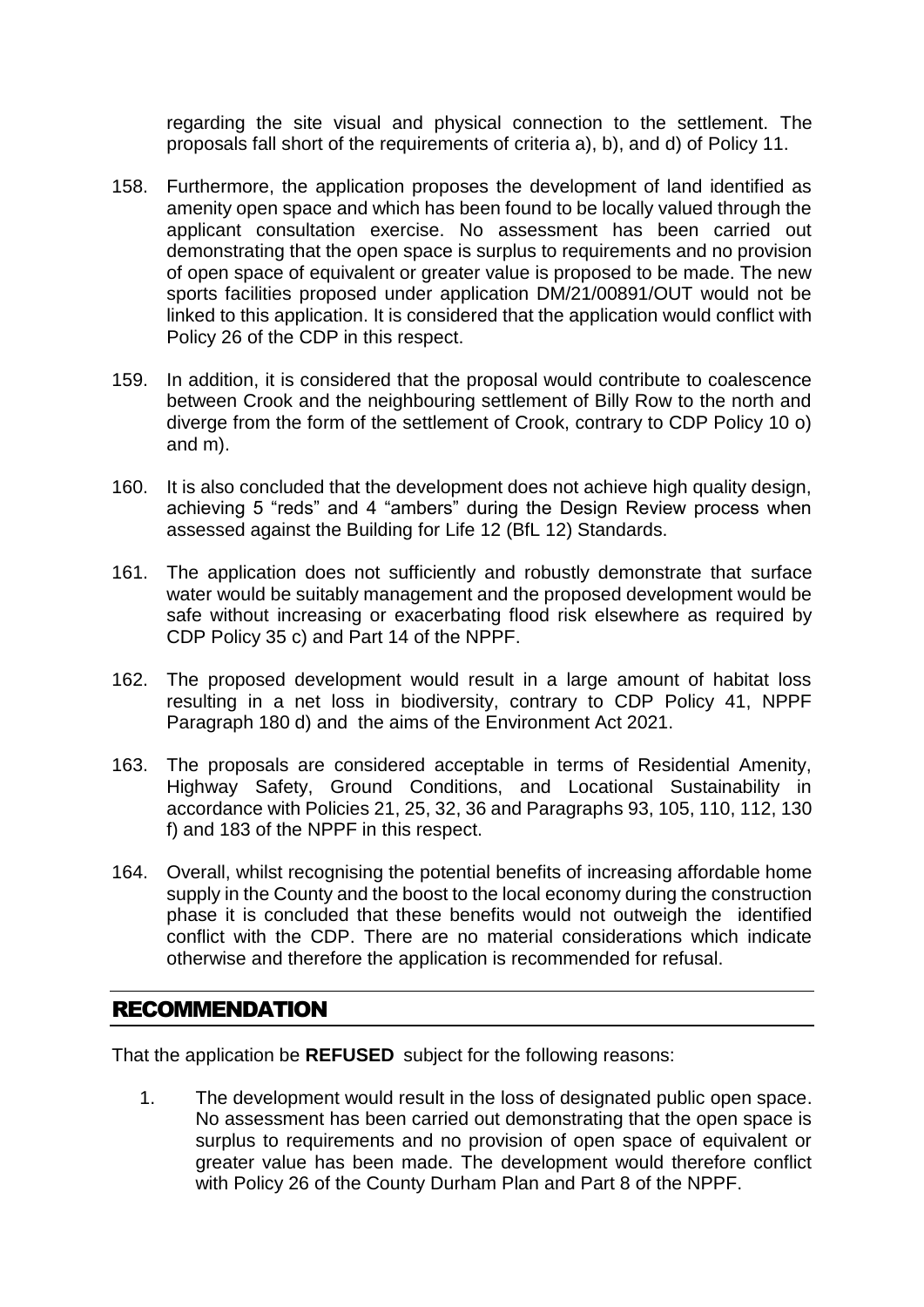Furthermore, the site is detached from the settlement of Crook and the proposal would contribute to coalescence between Crook and the neighbouring settlement of Billy Row to the north and diverge from the form of the settlement of Crook. The development is therefore considered to conflict with Policies 6, 10, 11, 26 and 29 of the County Durham Plan and Parts 8 and 12 of the National Planning Policy Framework. The provision of 29 affordable housing units is not considered to outweigh this harm and policy conflict.

- 2. The development is considered to represent poor design when assessed against the County Durham Plan Building for Life Supplementary Planning Document and would also contribute to the coalescence between Crook and the neighbouring settlement of Billy Row due to the sites detached nature. The development would therefore conflict with Policies 6, 10, 11 and 29 of the County Durham Plan and Parts 8 and 12 of the National Planning Policy Framework. The provision of 29 affordable housing units is not considered to outweigh this harm and policy conflict.
- 3. The application does not sufficiently and robustly demonstrate that the surface water would managed and attenuated on site without increasing or exacerbating flood risk elsewhere as required by Policy 35 c) of the County Durham Plan and Part 14 of the National Planning Policy Framework.
- 4. The proposals would result in a net loss of biodiversity contrary to Policy 41 of the County Durham Plan and Paragraph 180 d) of the National Planning Policy Framework.

## STATEMENT OF PROACTIVE ENGAGEMENT

In accordance with Article 35(2) of the Town and Country Planning (Development Management Procedure) (England) Order 2015, the Local Planning Authority has, without prejudice to a fair and objective assessment of the proposals, issues raised and representations received, sought to work with the applicant in a positive and proactive manner with the objective of delivering high quality sustainable development to improve the economic, social and environmental conditions of the area in accordance with the NPPF.

## BACKGROUND PAPERS

Submitted Application Forms, Plans and supporting documents National Planning Policy Framework The County Durham Plan (CDP) County Durham Strategic Housing Market Assessment 2019 Durham County Council Open Space Needs Assessment 2018 County Durham Plan Building for Life Supplementary Planning Document 2019 Residential Amenity Standards Supplementary Planning Document 2020 Statutory consultation responses Internal consultation responses